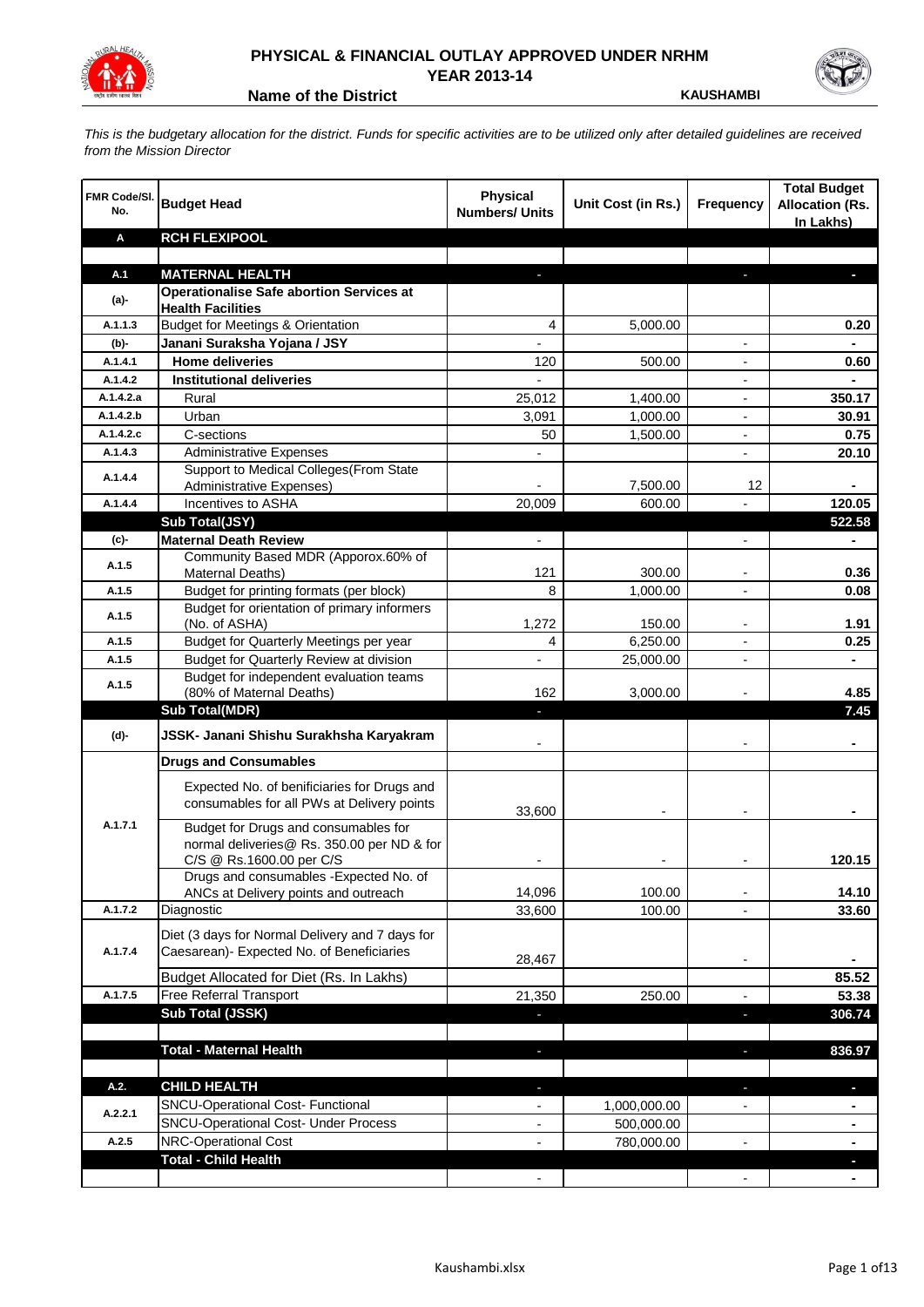| FMR Code/SI.<br>No. | <b>Budget Head</b>                                                                                                                                                                                                                                                 | <b>Physical</b><br><b>Numbers/ Units</b> | Unit Cost (in Rs.) | <b>Frequency</b>         | <b>Total Budget</b><br><b>Allocation (Rs.</b><br>In Lakhs) |
|---------------------|--------------------------------------------------------------------------------------------------------------------------------------------------------------------------------------------------------------------------------------------------------------------|------------------------------------------|--------------------|--------------------------|------------------------------------------------------------|
| A.3                 | <b>FAMILY PLANNING</b>                                                                                                                                                                                                                                             | $\sim$                                   |                    | ÷.                       | a.                                                         |
| A.3.1               | <b>Terminal/Limiting Methods</b>                                                                                                                                                                                                                                   |                                          |                    | $\blacksquare$           |                                                            |
|                     | Orientation workshop, dissemination of                                                                                                                                                                                                                             |                                          |                    |                          |                                                            |
| A.3.1.1             | manuals on FP standards & quality                                                                                                                                                                                                                                  |                                          |                    |                          |                                                            |
|                     | assurance of sterilisation services, fixed day<br>planning meeting                                                                                                                                                                                                 | 1                                        | 25,000.00          | $\overline{\phantom{a}}$ | 0.25                                                       |
| A.3.1.2             | Female Sterilisation Camps Proposed                                                                                                                                                                                                                                | 136                                      | 2,000.00           | $\overline{\phantom{a}}$ | 2.72                                                       |
| A.3.1.3             | <b>NSV Camps Proposed</b>                                                                                                                                                                                                                                          | 6                                        | 3,500.00           | $\overline{\phantom{a}}$ | 0.21                                                       |
| A.3.1.4             | <b>Compensation for Female Sterilisation</b>                                                                                                                                                                                                                       | 5,856                                    | 1,000.00           |                          | 58.56                                                      |
|                     | Compensation for male sterilization/NSV                                                                                                                                                                                                                            |                                          |                    |                          |                                                            |
| A.3.1.5             | Acceptance                                                                                                                                                                                                                                                         | 325                                      | 1,500.00           |                          | 4.88                                                       |
|                     | Orientation Workshop on accreditation of                                                                                                                                                                                                                           |                                          |                    |                          |                                                            |
| A.3.1.6             | private providers to provide sterilization                                                                                                                                                                                                                         |                                          |                    |                          |                                                            |
|                     | services                                                                                                                                                                                                                                                           | 1                                        | 10,000.00          |                          | 0.10                                                       |
| A.3.2               | <b>Spacing Methods</b>                                                                                                                                                                                                                                             |                                          |                    |                          |                                                            |
| A.3.2.2             | IUD services at health facilities (including                                                                                                                                                                                                                       | 4                                        | 3,000.00           | $\overline{\phantom{a}}$ | 0.12                                                       |
|                     | fixed day services at Sub Centres-L1)<br>IUD services at health facilities (including                                                                                                                                                                              |                                          |                    |                          |                                                            |
| A.3.2.3             | fixed day services at Sub Centre-L1 ) No. of                                                                                                                                                                                                                       |                                          |                    |                          |                                                            |
|                     | <b>IUCD</b> insertions                                                                                                                                                                                                                                             | 15,314                                   | 20.00              |                          | 3.06                                                       |
|                     | POL for Family Planning/ Others (including                                                                                                                                                                                                                         |                                          |                    |                          |                                                            |
|                     | additional mobility support to surgeon's team                                                                                                                                                                                                                      |                                          |                    |                          |                                                            |
| A.3.3               | if req)-Budget given according to total nos.                                                                                                                                                                                                                       |                                          |                    |                          |                                                            |
|                     | of Female Sterilization Camps.                                                                                                                                                                                                                                     |                                          |                    |                          |                                                            |
| A.3.5.2             | <b>Performance rewards</b>                                                                                                                                                                                                                                         | 136                                      | 1,000.00           |                          | 1.36                                                       |
|                     |                                                                                                                                                                                                                                                                    |                                          |                    |                          |                                                            |
|                     | Division level: Rs. 11.25 Lakh @ Rs.<br>62,500/- per division (Rs.20,000 for 1st, Rs.<br>15,000 for 2nd and Rs. 10,000 for 3rd<br>position for best performing tubectomy<br>surgeon at each division, Rs. 15,000 for<br>best performing NSV surgeon, and Rs.2000/- |                                          |                    |                          |                                                            |
|                     | for best SN and Rs.500/- for best ANM).                                                                                                                                                                                                                            |                                          |                    |                          |                                                            |
|                     |                                                                                                                                                                                                                                                                    | $\overline{\phantom{a}}$                 | 62,500.00          |                          | ٠                                                          |
| A.3.5.3             | World Population Day' celebration                                                                                                                                                                                                                                  | $\overline{\phantom{a}}$                 |                    | $\overline{\phantom{a}}$ | ۰                                                          |
|                     | For District level activities<br>For Block level activities                                                                                                                                                                                                        | 1                                        | 100,000.00         | $\overline{\phantom{a}}$ | 1.00                                                       |
| A.3.5.4             | Other strategies/ activities                                                                                                                                                                                                                                       | 8                                        | 10,000.00          | $\overline{\phantom{a}}$ | 0.80<br>÷.                                                 |
|                     | Orientation of district nodal officers for                                                                                                                                                                                                                         |                                          |                    |                          |                                                            |
| A.3.5.4.2           | change in FP Beema Policy-No. of                                                                                                                                                                                                                                   |                                          |                    |                          |                                                            |
|                     | Workshops                                                                                                                                                                                                                                                          | 1                                        | 10,000.00          |                          | 0.10                                                       |
|                     | <b>Total -Family Planning</b>                                                                                                                                                                                                                                      | ÷.                                       |                    | $\overline{\phantom{a}}$ | 73.16                                                      |
|                     |                                                                                                                                                                                                                                                                    | $\overline{\phantom{a}}$                 |                    | $\blacksquare$           |                                                            |
| A.4                 | <b>ADOLESCENT REPRODUCTIVE AND</b>                                                                                                                                                                                                                                 |                                          |                    |                          |                                                            |
|                     | <b>SEXUAL HEALTH / ARSH</b>                                                                                                                                                                                                                                        |                                          |                    | $\blacksquare$           |                                                            |
| A.4.1.4             | <b>Operating Expenses</b>                                                                                                                                                                                                                                          |                                          |                    |                          |                                                            |
|                     | For Existing Clinics                                                                                                                                                                                                                                               |                                          | 2,500.00           | 12                       |                                                            |
| A.4.2               | <b>School Health programme</b>                                                                                                                                                                                                                                     |                                          |                    |                          |                                                            |
| A.4.2.1             | Dissemination of Guidelines for School<br>Health Programme (14 Nos. for each Block<br>and 7 Nos. for District Level)                                                                                                                                               | 119                                      | 75.00              | 1                        | 0.09                                                       |
|                     | Convergence Meeting at Block level (Twice                                                                                                                                                                                                                          |                                          |                    |                          |                                                            |
| A.4.2.2             | in a year)                                                                                                                                                                                                                                                         | 8                                        | 2,500.00           | 2                        | 0.40                                                       |
| A.4.2.3             | Mobility Support (For Block Level)                                                                                                                                                                                                                                 | 8                                        | 25,000.00          | 6                        | 12.00                                                      |
| A.4.3               | Other strategies/activities                                                                                                                                                                                                                                        | $\overline{\phantom{a}}$                 |                    | -                        | ۰                                                          |
| A.4.3.2             | <b>Menstrual Hygiene</b>                                                                                                                                                                                                                                           | $\overline{\phantom{a}}$                 |                    | $\blacksquare$           | $\blacksquare$                                             |
|                     | No.of Blocks                                                                                                                                                                                                                                                       | $\overline{\phantom{a}}$                 |                    |                          |                                                            |
|                     | No.of ASHAs                                                                                                                                                                                                                                                        |                                          |                    |                          |                                                            |
|                     | One Planning & Sensitization meeting at                                                                                                                                                                                                                            |                                          |                    |                          |                                                            |
|                     | Dist.level @Rs.5000/-meeting                                                                                                                                                                                                                                       |                                          | 5,000.00           |                          |                                                            |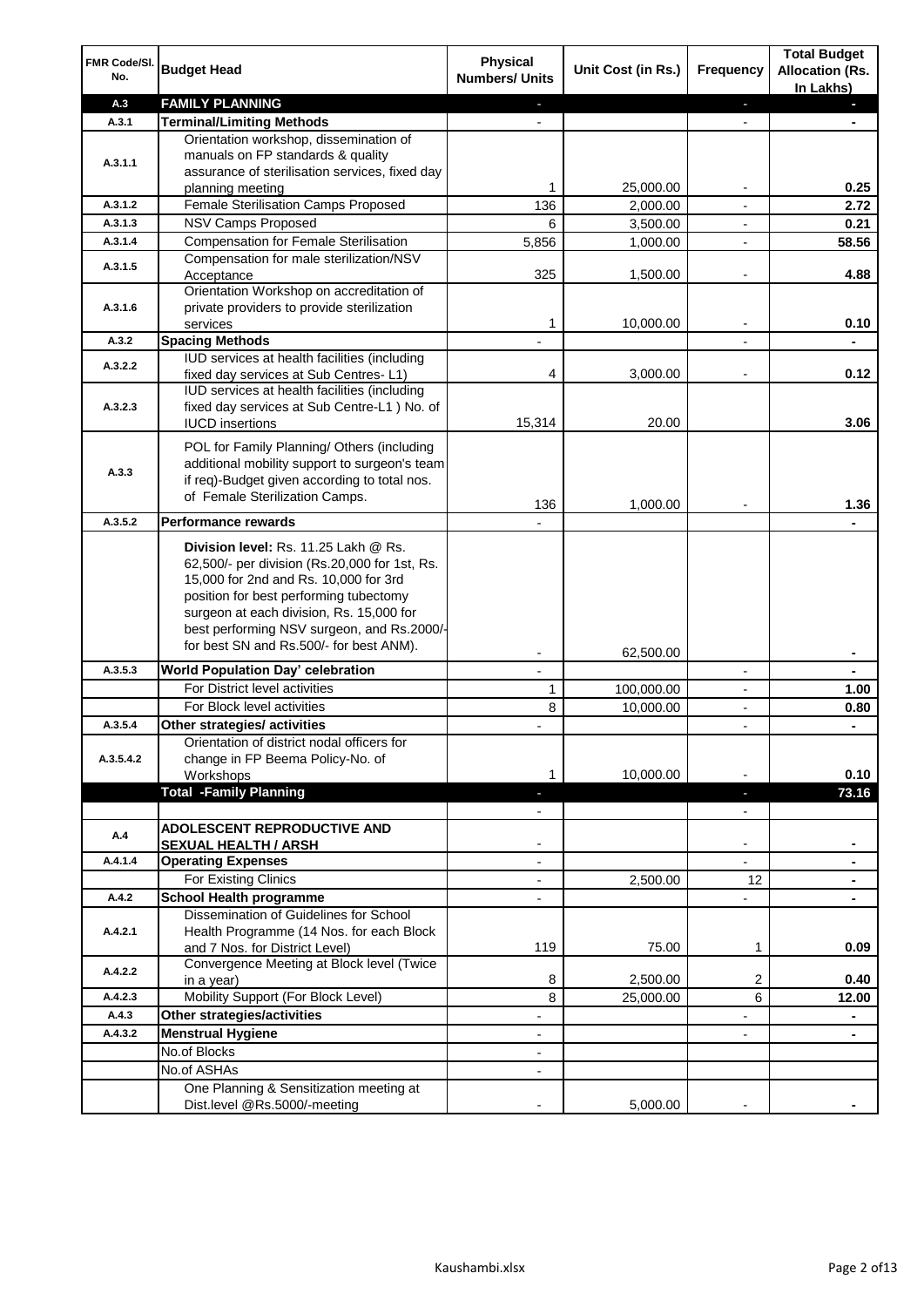| FMR Code/SI.<br>No. | <b>Budget Head</b>                                                                                                                                        | <b>Physical</b><br><b>Numbers/ Units</b> | Unit Cost (in Rs.) | Frequency                | <b>Total Budget</b><br><b>Allocation (Rs.</b><br>In Lakhs) |
|---------------------|-----------------------------------------------------------------------------------------------------------------------------------------------------------|------------------------------------------|--------------------|--------------------------|------------------------------------------------------------|
|                     | One Review & Refresher meeting at<br>Dist.level @Rs.5000/-meeting                                                                                         |                                          | 5,000.00           |                          |                                                            |
|                     | Reporting Register for District & Blocks                                                                                                                  |                                          |                    |                          |                                                            |
|                     | @Rs.30/-register                                                                                                                                          |                                          | 30.00              |                          |                                                            |
|                     | Reporting Register for ASHA @Rs.30/-regist                                                                                                                |                                          | 30.00              |                          |                                                            |
|                     | Storage Almirahs for District & Blocks                                                                                                                    |                                          |                    |                          |                                                            |
|                     | @Rs.5000/- Almirahs<br>2 Flex banner with hanging rod per                                                                                                 | $\blacksquare$                           | 5,000.00           | $\overline{\phantom{a}}$ |                                                            |
|                     | block/Dist.@Rs.500/-banner                                                                                                                                |                                          | 500.00             |                          |                                                            |
|                     | <b>Sub-total ARSH</b>                                                                                                                                     |                                          |                    | P.                       | 12.49                                                      |
| A.5                 | <b>URBAN RCH (focus on Urban slums)</b>                                                                                                                   |                                          |                    |                          | a.                                                         |
| A.5.2               | Human Resource for Urban Health                                                                                                                           |                                          |                    |                          |                                                            |
| A.5.2.1             | Doctors/Mos                                                                                                                                               | 1                                        | 36,000.00          | 6                        | 2.16                                                       |
| A.5.2.4             | <b>ANM</b>                                                                                                                                                | 1                                        | 9,900.00           | 6                        | 0.59                                                       |
| A.5.2.5             | <b>Staff Nurse</b>                                                                                                                                        | 1                                        | 16,500.00          | 6                        | 0.99                                                       |
| A.5.2.12            | Sweeper cum Choukidar                                                                                                                                     | $\mathbf{1}$                             | 4,950.00           | 6                        | 0.30                                                       |
| A.5.3               | <b>Operating expenses for UHP and UHC</b>                                                                                                                 |                                          |                    |                          | $\blacksquare$                                             |
|                     | Rent @7000/Month/Centre                                                                                                                                   | 1                                        | 7,000.00           | 6                        | 0.42                                                       |
|                     | Telephone Bills @ 1000/Month/Centre<br>Electricity Bills @ 1500/Month/Centre                                                                              | $\mathbf{1}$                             | 1,000.00           | 6                        | 0.06                                                       |
|                     |                                                                                                                                                           | $\mathbf{1}$<br>$\mathbf{1}$             | 1,500.00           | 6                        | 0.09                                                       |
|                     | Contingency @ 500/Month/Centre<br><b>Total- Urban Health</b>                                                                                              |                                          | 500.00             | 6                        | 0.03<br>4.64                                               |
|                     |                                                                                                                                                           | $\overline{\phantom{a}}$                 |                    | F                        | $\blacksquare$                                             |
| A.7                 | <b>PNDT Activities</b>                                                                                                                                    | $\blacksquare$                           |                    | ٠                        | ×.                                                         |
| A.7.1               | <b>Support to PC-PNDT Cells</b>                                                                                                                           | $\overline{\phantom{a}}$                 |                    | $\overline{\phantom{a}}$ | ۰                                                          |
|                     | <b>Divisional Level</b>                                                                                                                                   | $\blacksquare$                           |                    |                          | ۰                                                          |
|                     | Remuneration of Data Assistant (At Each                                                                                                                   |                                          |                    |                          |                                                            |
|                     | Division PC-PNDT Cell)                                                                                                                                    |                                          | 17,000.00          | 12                       |                                                            |
|                     | Contingency for the operation of cell @<br>Rs.20000/-                                                                                                     |                                          | 20,000.00          | 1                        |                                                            |
|                     | One time office setup cost @ Rs.100000/-                                                                                                                  |                                          | 100,000.00         | 1                        |                                                            |
|                     | <b>District Level</b>                                                                                                                                     | $\blacksquare$                           |                    |                          |                                                            |
|                     | Remuneration of Data Entry Operator (At                                                                                                                   |                                          |                    |                          |                                                            |
|                     | Each District PC-PNDT Cell)<br>Contingency for the operation of cell @                                                                                    | 1                                        | 10,000.00          | 12                       | 1.20                                                       |
|                     | Rs.20000/-                                                                                                                                                | 1                                        | 20,000.00          | 1                        | 0.20                                                       |
|                     | One time office setup cost @ Rs. 50000/-                                                                                                                  | $\mathbf{1}$                             | 50,000.00          | 1                        | 0.50                                                       |
| A.7.2               | <b>Other PNDT activities</b>                                                                                                                              |                                          |                    |                          |                                                            |
| A.7.2.3             | Visit of division level inspection committees<br>(TA/DA of Additional Director will be<br>incurred from this amount) @ Rs.30000 for<br>10 visit in a year |                                          | 3,000.00           | 10                       |                                                            |
| A.7.2.8             | Orientation of members of the district<br>advisory committees at Division Levels (No.<br>of Workshops)                                                    | $\overline{\phantom{a}}$                 | 25,000.00          | 1                        |                                                            |
| A.7.2.10            | District Level Sensitization (No. of<br>Workshops)                                                                                                        |                                          | 10,000.00          |                          | 0.10                                                       |
|                     | <b>Total- PC-PNDT</b>                                                                                                                                     |                                          |                    |                          | 2.00                                                       |
|                     |                                                                                                                                                           |                                          |                    |                          |                                                            |
| A.8                 | <b>Human Resources</b>                                                                                                                                    |                                          |                    |                          | ÷.                                                         |
| A.8.1               | <b>Contractual Staff &amp; Services</b>                                                                                                                   |                                          |                    |                          |                                                            |
| A.8.1.1.1.f         | Honoraria for ANMs at Sub Centres                                                                                                                         | 27                                       | 10,000.00          | 6                        | 16.20                                                      |
| A.8.1.1.2.f         | Honoraria for Staff Nurses - SNCU                                                                                                                         |                                          | 16,500.00          | 6                        |                                                            |
| A.8.1.1.2.f         | Honoraria for Staff Nurses -NRC                                                                                                                           | ÷                                        | 16,500.00          | 6                        |                                                            |
| A.8.1.2.1           | Honoraria for Laboratory Technicians                                                                                                                      |                                          | 11,880.00          | 6                        |                                                            |
| A.8.1.3.5.d         | Honoraria for Paediatricians- Child Health                                                                                                                |                                          | 48,000.00          | 6                        |                                                            |
| A.8.1.3.7           | Honoraria for Dental Doctors                                                                                                                              | $\blacksquare$                           | 35,000.00          | 6                        |                                                            |
| A.8.1.5.8           | Honoraria for M.O.(Training Coordinators for<br>training NRCs/SNCUs)                                                                                      |                                          | 36,000.00          | 6                        |                                                            |
| A.8.1.7.2           | Honoraria for X-Ray Technicians                                                                                                                           | $\overline{a}$                           | 11,800.00          | 6                        | $\blacksquare$                                             |
| A.8.1.7.4           | <b>School Health Teams (Exclusively for SH)</b>                                                                                                           | $\overline{\phantom{0}}$                 |                    |                          | ۰                                                          |
| A.8.1.7.4.a         | <b>Honoraria for Medical Officers</b>                                                                                                                     | ۰                                        |                    |                          |                                                            |
|                     | No. of MBBS Doctors-Existing                                                                                                                              | 2                                        | 36,000.00          | 6                        | 4.32                                                       |
|                     | No. of MBBS Doctors-New                                                                                                                                   | 6                                        | 36,000.00          | 2                        | 4.32                                                       |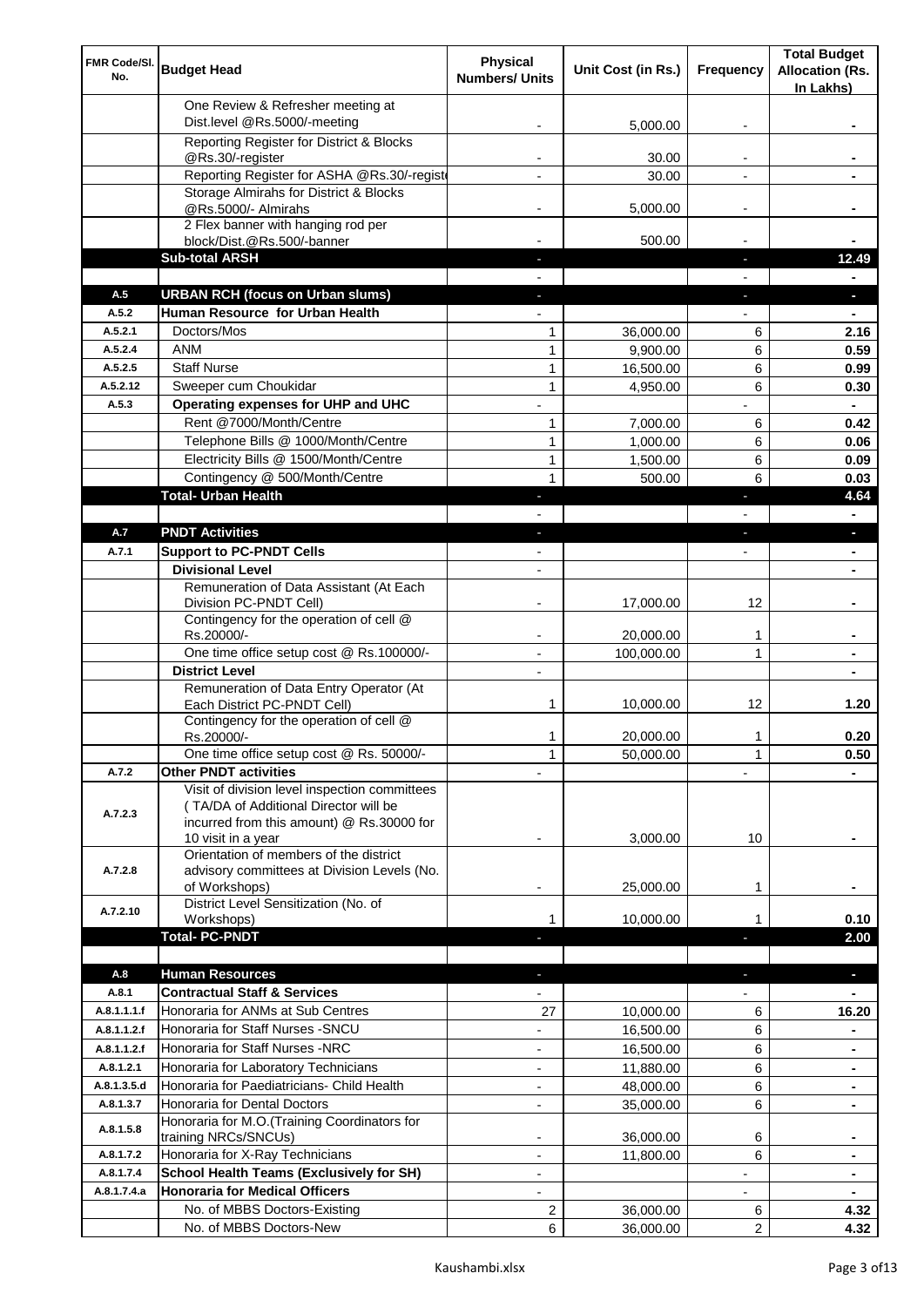| FMR Code/SI. |                                                              | <b>Physical</b>          |                    |                          | <b>Total Budget</b>    |
|--------------|--------------------------------------------------------------|--------------------------|--------------------|--------------------------|------------------------|
| No.          | <b>Budget Head</b>                                           | <b>Numbers/ Units</b>    | Unit Cost (in Rs.) | Frequency                | <b>Allocation (Rs.</b> |
|              |                                                              |                          |                    |                          | In Lakhs)              |
|              | No. of BDS Doctors-Existing                                  | 6                        | 35,000.00          | 6                        | 12.60                  |
|              | No. of AYUSH Doctors-Existing                                | 8                        | 24,000.00          | 6                        | 11.52                  |
|              | No. of AYUSH Doctors-New                                     | 8                        | 24,000.00          | 2                        | 3.84                   |
| A.8.1.7.4.b  | <b>Honoraria for Physiotherapists</b>                        | 6                        | 11,880.00          | 6                        | 4.28                   |
| A.8.1.7.4.c  | <b>Honoraria for Dental Hygienists</b>                       | $\mathbf{1}$             | 11,880.00          | 6                        | 0.71                   |
| A.8.1.7.4.d  | <b>Honoraria for Ophthalmic Assistants</b>                   | 9                        | 11,880.00          | 6                        | 6.42                   |
| A.8.1.7.4.e  | Honoraria for Staff Nurses/GNMs-Existing                     | 6                        | 16,500.00          | 6                        | 5.94                   |
|              | Honoraria for Staff Nurses/GNMs-New                          |                          | 16,500.00          | $\overline{c}$           |                        |
| A.8.1.7.4.g  | Honoraria for ANMs-Existing                                  | 8                        | 10,000.00          | 6                        | 4.80                   |
|              | Honoraria for ANMs-New                                       | 2                        | 10,000.00          | 2                        | 0.40                   |
|              | Honoraria for FP Counsellors(@ Rs.9300/-                     |                          |                    |                          |                        |
| A.8.1.7.5.1  | (Rs.9000/-Honoraria and 300/-for                             |                          |                    |                          |                        |
|              | communication support)                                       | 7                        | 9,300.00           | 6                        | 3.91                   |
| A.8.1.7.5.2  | <b>Honoraria for ARSH Counsellors</b>                        |                          | 12,000.00          | 6                        |                        |
| A.8.1.7.5.4  | <b>Honoraria for Nutritionist-NRC</b>                        |                          | 15,000.00          | 6                        |                        |
|              | <b>Honoraria for Staff under Routine</b>                     |                          |                    |                          |                        |
|              | Immunization                                                 |                          |                    |                          |                        |
|              | Refrigerator Mechanics-District Level                        | $\mathbf{1}$             | 16,500.00          | 6                        | 0.99                   |
| A.8.1.7.7    | Cold Chain Handlers-District Level                           | $\mathbf{1}$             | 9,900.00           | 6                        | 0.59                   |
|              | Vaccine Store Keepers-Division Level                         |                          | 22,000.00          | 6                        |                        |
|              | Refrigerator Mechanics-Division Level                        | $\blacksquare$           | 16,500.00          | 6                        | ۰                      |
|              | Vaccine Van Drivers-Division Level                           | ÷,                       | 16,500.00          | 6                        | ۰                      |
|              | Cold Chain Handlers-Division Level                           | $\overline{\phantom{a}}$ | 9,900.00           | 6                        | ۰                      |
| A.8.1.9      | <b>Honoraria for Data Entry Operators</b>                    | 1                        | 8,800.00           | 6                        | 0.53                   |
| A.8.1.11.f   | <b>Honoraria for Caretakers-NRC</b>                          | $\blacksquare$           | 4,000.00           | 6                        | ٠                      |
| A.8.1.11.f   | <b>Honoraria for Cooks-NRC</b>                               |                          | 5,000.00           | 6                        |                        |
|              | TOTAL - HUMAN RESOURCE                                       |                          |                    |                          | 81.36                  |
|              |                                                              |                          |                    |                          |                        |
| A.9          | <b>TRAINING</b>                                              | ٠                        |                    | ٠                        | ٠                      |
|              |                                                              |                          |                    |                          |                        |
| A.9.3        | <b>Maternal Health Training</b>                              | ٠                        |                    | ٠                        | ٠                      |
| A.9.3.1      | <b>Skilled Attendance at Birth / SBA</b>                     |                          |                    |                          |                        |
| A.9.3.1.1    | Setting up of SBA Training Centres                           | 1                        | 25,000.00          | $\overline{\phantom{a}}$ | 0.25                   |
|              | <b>Training of Staff Nurses in SBA</b>                       | $\overline{\phantom{a}}$ |                    | $\overline{\phantom{0}}$ |                        |
| A.9.3.1.4    | Total Batches to be conducted (4 Per                         |                          |                    |                          |                        |
|              | Batch) @ Rs.103300/ Batch                                    | 6                        | 103,300.00         |                          | 6.20                   |
| A.9.3.4      | <b>Safe Abortion Services Training</b>                       |                          |                    |                          |                        |
|              | Training of Medical Officers in safe                         |                          |                    |                          |                        |
|              | abortion                                                     |                          |                    |                          |                        |
| A.9.3.4.2    | Total Batches to be conducted @ Rs.52000                     |                          |                    |                          |                        |
|              | /batch                                                       |                          | 52,000.00          |                          |                        |
| A.9.3.5      | RTI / STI Training                                           |                          |                    | $\overline{\phantom{0}}$ |                        |
|              | Training of Medical Officers in RTI/STI                      |                          |                    |                          |                        |
| A.9.3.5.3    | Total Batches to be conducted @ Rs.72600                     |                          |                    |                          |                        |
|              | /batch                                                       | 2                        | 72,600.00          |                          | 1.45                   |
|              | Sub Total - Maternal Health Training                         |                          |                    |                          | 7.90                   |
|              |                                                              |                          |                    |                          |                        |
| A.9.5        | <b>Child Health Training</b>                                 |                          |                    |                          |                        |
| A.9.5.2.2    | <b>F-IMNCI Training for Medical Officers</b>                 |                          |                    |                          |                        |
|              | <b>Total Training Load</b>                                   |                          |                    |                          |                        |
|              | <b>Batch Size/Participants</b>                               | 16                       |                    |                          |                        |
|              |                                                              |                          |                    |                          |                        |
|              |                                                              |                          |                    | $\overline{a}$           |                        |
|              | No. of Batches                                               |                          | 212,900.00         |                          |                        |
|              | Total Batches to be observed(25% of                          | $\overline{\phantom{a}}$ |                    |                          |                        |
| A.9.5.2.3    | organized batches)                                           | $\overline{\phantom{a}}$ | 7,500.00           | $\overline{\phantom{a}}$ | ۰                      |
|              | <b>F-IMNCI Training for Staff Nurses</b>                     | $\overline{\phantom{a}}$ |                    |                          |                        |
|              | <b>Total Training Load</b>                                   |                          |                    |                          |                        |
|              | <b>Batch Size/Participants</b>                               |                          |                    |                          |                        |
|              | No. of Batches                                               | $\overline{\phantom{a}}$ | 206,900.00         | $\overline{\phantom{a}}$ | ۰                      |
|              | Total Batches to be observed(25% of                          |                          |                    |                          |                        |
|              | organized batches)                                           |                          | 7,500.00           |                          |                        |
| A.9.5.5.2.a  | IMNCI Plus(CCSP)-10 Days TOT for                             |                          |                    |                          |                        |
|              | <b>Physicians</b>                                            |                          |                    |                          |                        |
|              | <b>Total Training Load</b><br><b>Batch Size/Participants</b> | 24                       |                    |                          |                        |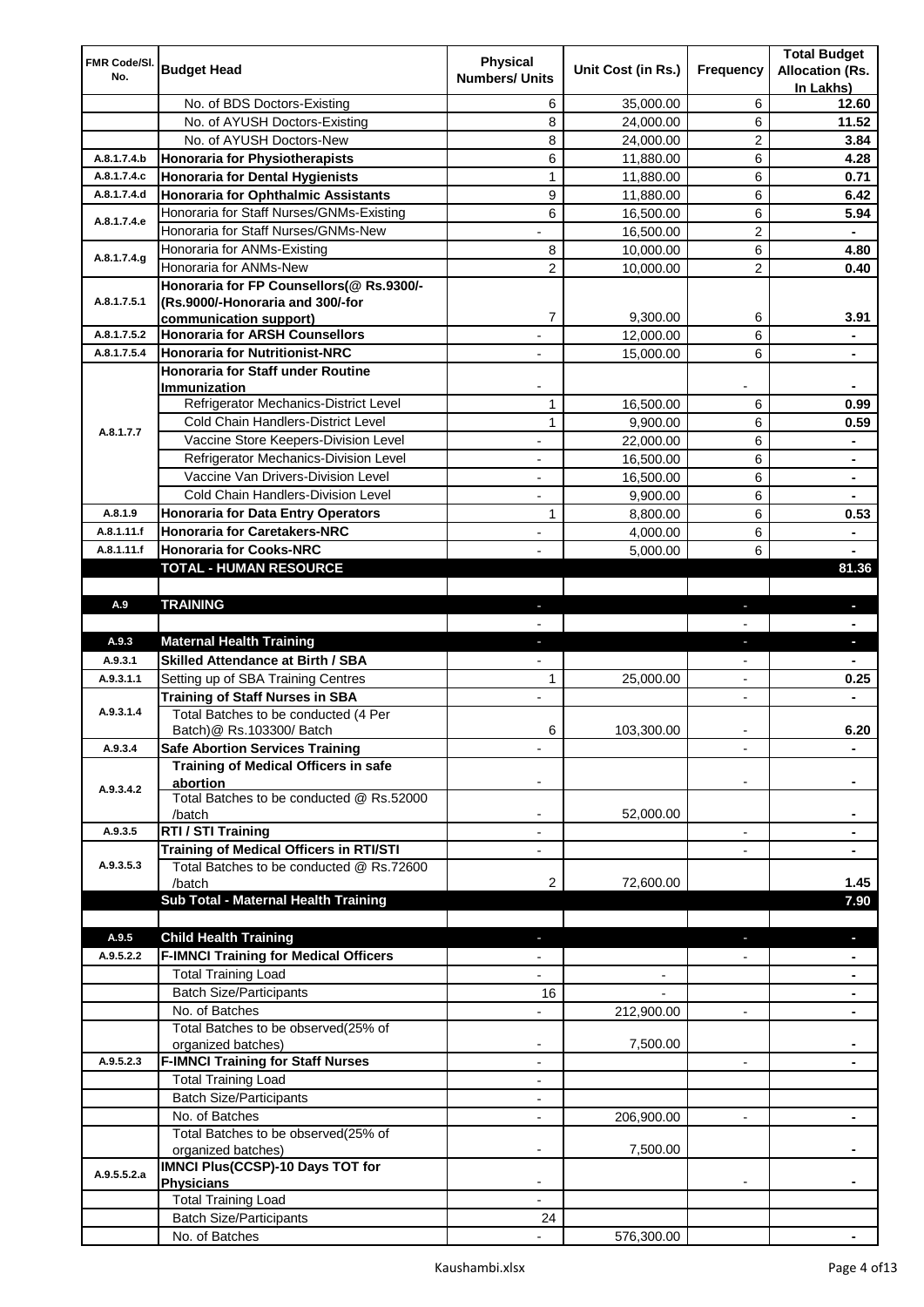| <b>FMR Code/SI.</b><br>No. | <b>Budget Head</b>                                                             | Physical<br><b>Numbers/ Units</b> | Unit Cost (in Rs.) | Frequency                     | <b>Total Budget</b><br><b>Allocation (Rs.</b><br>In Lakhs) |
|----------------------------|--------------------------------------------------------------------------------|-----------------------------------|--------------------|-------------------------------|------------------------------------------------------------|
|                            | Total Batches to be observed(25% of<br>organized batches)                      |                                   | 11,000.00          |                               |                                                            |
|                            | Sub Total- Child Health Training                                               |                                   |                    |                               |                                                            |
|                            |                                                                                |                                   |                    |                               |                                                            |
| A.9.7                      | Adolescent Reproductive and Sexual Health/<br><b>ARSH Training</b>             |                                   |                    |                               |                                                            |
|                            | <b>ARSH training for ANMs/LHVs</b>                                             |                                   |                    |                               |                                                            |
| A.9.7.4                    | Total Batches to be conducted@ Rs.71000/<br>Batch                              | 3                                 | 71,000.00          |                               | 2.13                                                       |
|                            | <b>Sub Total- ARSH Training</b>                                                |                                   |                    |                               | 2.13                                                       |
|                            |                                                                                |                                   |                    |                               |                                                            |
| A.9.8.4.2                  | <b>Clinical Establishment Act</b>                                              | 1                                 | 798,000.00         |                               | 7.98                                                       |
|                            |                                                                                |                                   |                    |                               |                                                            |
|                            | <b>TOTAL - Training</b>                                                        |                                   |                    |                               | 18.01                                                      |
| A.10                       | <b>PROGRAMME MANAGEMENT</b>                                                    |                                   |                    |                               |                                                            |
| A.10.2                     | <b>District Programme Management Support</b><br>Unit                           |                                   |                    |                               |                                                            |
|                            | <b>Contractual Staffs for DPMSU</b>                                            |                                   |                    |                               | ٠                                                          |
| A.10.2.1                   | Honoraria for District Programme Manager                                       | 1                                 | 32,700.00          | 6                             | 1.96                                                       |
| A.10.2.2                   | Honoraria for District Accounts Manager                                        | 1                                 | 26,650.00          | 6                             | 1.60                                                       |
| A.10.2.3                   | Honoraria for District Data Manager(District<br>Data cum Account Assistant)    | 1                                 | 18,150.00          | 6                             | 1.09                                                       |
| A.10.2.7                   | Honoraria for Office Assistant                                                 | 1                                 | 7,000.00           | 6                             | 0.42                                                       |
| A.10.2.8.1                 | Operational Expenses for DPMU unit                                             | 1                                 | 75,000.00          | 6                             | 4.50                                                       |
| A.10.2.8.2                 | Honoraria for District Community Process                                       |                                   |                    |                               |                                                            |
|                            | Manager                                                                        | 1                                 | 26,650.00          | 6                             | 1.60                                                       |
|                            | <b>Sub Total - DPMU</b>                                                        |                                   |                    |                               | 11.17                                                      |
| A.10.3                     | <b>Block Programme Management Unit (BPMU)</b>                                  |                                   |                    | $\overline{\phantom{a}}$      | ۰                                                          |
| A.10.3.1                   | Honoraria for Block Programme Managers                                         | 8                                 | 20,000.00          | 6                             | 9.60                                                       |
| A.10.3.2                   | Honoraria for Block Accounts Managers                                          | 8                                 | 10,000.00          | 6                             | 4.80                                                       |
|                            | <b>Sub Total - DPMU</b>                                                        | ı                                 |                    | r                             | 14.40                                                      |
|                            |                                                                                |                                   |                    |                               |                                                            |
| A.10.6                     | <b>Concurrent Audit System</b>                                                 |                                   |                    |                               | ٠                                                          |
|                            | Budget For Block Units(Rs.1500 per<br>Block/Quarter)                           | 8                                 | 1,500.00           |                               | 0.48                                                       |
|                            | Budget For District (District HO Rs.<br>4500/Month)                            | 1                                 | 4,500.00           | 12                            | 0.54                                                       |
|                            | <b>Sub Total - Concurrent Audit</b>                                            |                                   |                    |                               | 1.02                                                       |
|                            |                                                                                |                                   |                    |                               |                                                            |
| A.10.7                     | <b>Mobility Support, Field Visits</b>                                          |                                   |                    | $\overline{\phantom{a}}$      | $\blacksquare$                                             |
| A.10.7.2                   | Mobility Support-DPMU/District (2 Vehicles<br>per District per month)          | 2                                 | 25,000.00          | 12                            | 6.00                                                       |
| A.10.7.3                   | Mobility Support-BPMU/Block (1 Vehicle per<br>District per Month)              | 8                                 | 25,000.00          | 12                            | 24.00                                                      |
| A.10.7.4.1                 | Mobility Support for Div.PMU Division & AD<br>Offices( 1 vehicle per Division) |                                   | 25,000.00          | 12                            |                                                            |
|                            | Sub Total - Mobility Support, Field Visits                                     |                                   |                    |                               | 30.00                                                      |
|                            |                                                                                |                                   |                    |                               |                                                            |
|                            | <b>TOTAL - Programme Management</b>                                            |                                   |                    | ı                             | 56.59                                                      |
|                            |                                                                                |                                   |                    |                               |                                                            |
|                            | <b>GRAND TOTAL- RCH FLEXIPOOL</b>                                              | $\blacksquare$<br>$\blacksquare$  |                    | ٠<br>$\overline{\phantom{a}}$ | 1,085.22                                                   |
|                            |                                                                                |                                   |                    |                               |                                                            |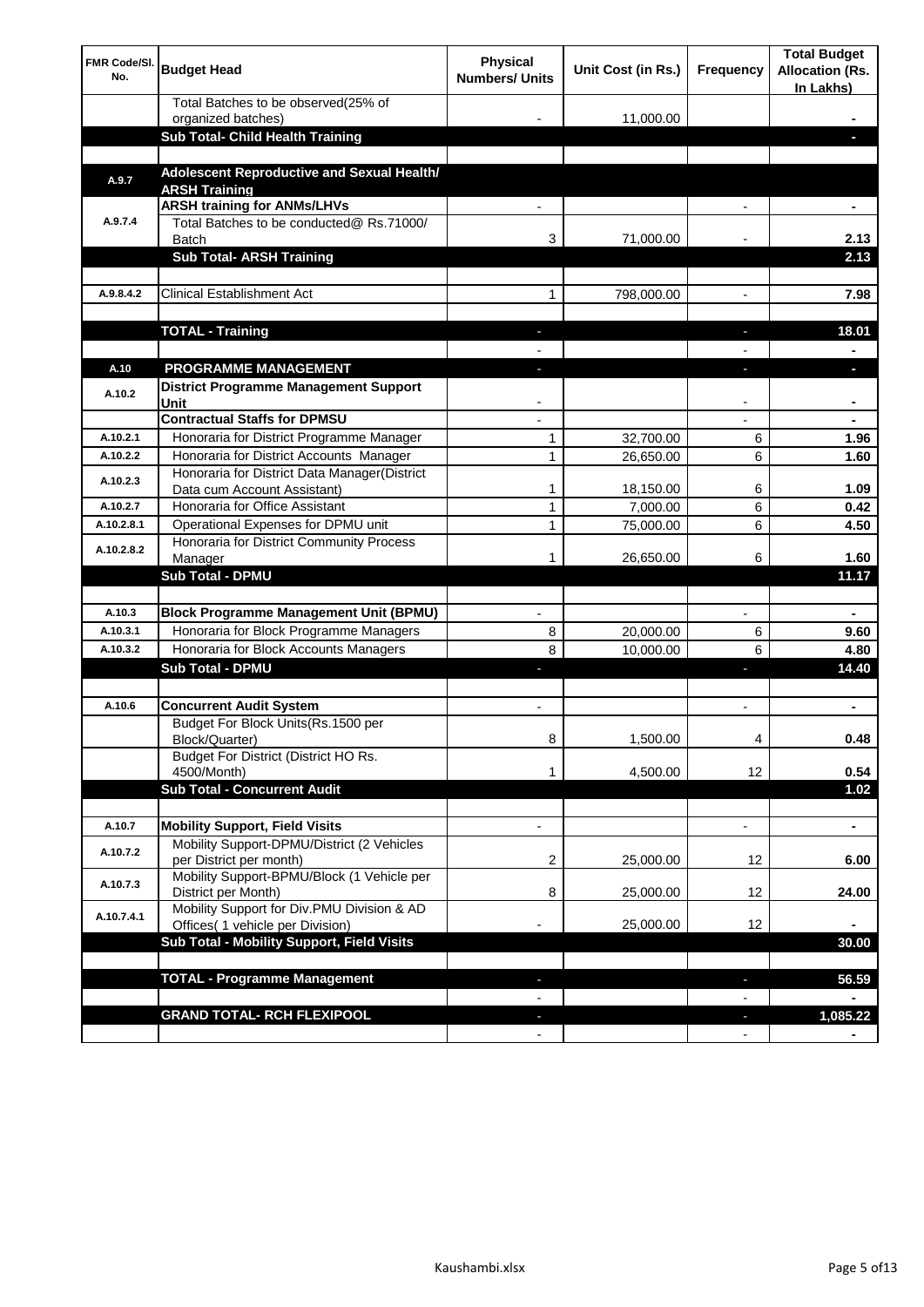| FMR Code/SI.<br>No.      | <b>Budget Head</b>                                                                                                          | <b>Physical</b><br><b>Numbers/ Units</b> | Unit Cost (in Rs.) | Frequency                | <b>Total Budget</b><br><b>Allocation (Rs.</b><br>In Lakhs) |
|--------------------------|-----------------------------------------------------------------------------------------------------------------------------|------------------------------------------|--------------------|--------------------------|------------------------------------------------------------|
| в                        | <b>MISSION FLEXIPOOL</b>                                                                                                    |                                          |                    | ÷.                       |                                                            |
| <b>B1</b>                | <b>ASHA</b>                                                                                                                 |                                          |                    |                          |                                                            |
| B1.1.1.4.2               | ASHA State Trainers - TOT (Module VI&VII)-                                                                                  |                                          |                    |                          |                                                            |
| B1.1.3.3                 | National Level-Cost of TA/DA<br><b>Incentive for FP</b>                                                                     |                                          | 15,000.00          |                          |                                                            |
|                          | Incentive for ASHA @ Rs. 1000 if a couple                                                                                   |                                          |                    |                          |                                                            |
| B1.1.3.3.1               | adopts permanent methods after 02<br>children(Assumed that 15.56 % clients<br>adopts permanent methods after 02             |                                          |                    |                          |                                                            |
|                          | children).                                                                                                                  | 961                                      | 1,000.00           |                          | 9.61                                                       |
| B1.1.3.5                 | <b>Other incentive</b>                                                                                                      |                                          |                    |                          |                                                            |
| B1.1.3.5.1               | On taking Complicated On pregnancy cases<br>or New born cases to the health facility<br>@Rs.150/- case (up to 3 cases/year) | 1,660                                    | 150.00             | 3                        | 7.47                                                       |
| B1.1.3.5.3               | Birth & Death Registration (For 30 birth & 9<br>deaths/ASHA) -Amount Approved 90% Only                                      | 1,660                                    | 180.00             |                          | 2.69                                                       |
| B1.1.3.5.5               | TA/DA for attending Monthly Meetings<br>@Rs.100/Meeting - Amount Approved 90%                                               |                                          |                    |                          |                                                            |
|                          | Only<br>Maternal Death Audit Information                                                                                    | 1,660                                    | 100.00             | 12                       | 17.93                                                      |
| B1.1.3.5.6               | (@Rs.200/Case)-Amount Approved 50%<br>Only                                                                                  | 202                                      | 200.00             |                          | 0.20                                                       |
|                          | Incentives to ASHA Sangini(@Rs.150 for                                                                                      |                                          |                    |                          |                                                            |
| B1.1.3.5.12              | one field visit and 20 visits per month)                                                                                    |                                          | 3,000.00           | 10                       |                                                            |
| B1.1.3.6                 | <b>Other Activities</b>                                                                                                     |                                          |                    |                          |                                                            |
| B1.1.3.6.1               | ASHA Divas/Annual ASHA Samellan-                                                                                            | 1,660                                    | 250.00             |                          | 2.91                                                       |
|                          | (Amount Approved 70% Only)<br><b>ASHA Payment Voucher</b>                                                                   | 1,660                                    | 25.00              |                          | 0.42                                                       |
| B1.1.3.6.3               | <b>ASHA Master Payment Register</b>                                                                                         | 8                                        | 150.00             |                          | 0.01                                                       |
|                          | <b>ASHA Sangini Format</b>                                                                                                  | 68                                       | 50.00              |                          | 0.03                                                       |
| B1.1.4                   | Awards to ASHA's/Link workers                                                                                               | 8                                        | 5,000.00           | $\blacksquare$           | 0.40                                                       |
| B1.1.5                   | <b>ASHA Resource Centre/ASHA Mentoring</b><br>Group                                                                         | $\overline{\phantom{a}}$                 |                    | $\overline{\phantom{a}}$ | $\blacksquare$                                             |
| B1.1.5.4                 | Mobility Costs ASHA Mentoring Group for<br>district*4 meetings@Rs.2500/meeting                                              | 4                                        | 2,500.00           |                          | 0.10                                                       |
|                          | <b>Sub Total - ASHA</b>                                                                                                     |                                          |                    |                          | 41.77                                                      |
|                          |                                                                                                                             |                                          |                    |                          |                                                            |
| <b>B2</b><br><b>B2.1</b> | <b>Untied Funds</b><br>No. of CHCs/SDH and Amount Approved 71%<br>Only                                                      | 9                                        | 50,000.00          | 1                        | 3.20                                                       |
| <b>B2.2</b>              | No. of PHCs and Amount Approved 93% Only                                                                                    | 29                                       | 25,000.00          | 1                        | 6.74                                                       |
| <b>B2.3</b>              | No. of Sub Centres and Amount Approved                                                                                      |                                          |                    |                          |                                                            |
|                          | 46% Only<br>No. of VHNSCs and Amount Approved 36%                                                                           | 166                                      | 10,000.00          | 1                        | 7.64                                                       |
| <b>B2.4</b>              | Only                                                                                                                        | 440                                      | 10,000.00          | 1                        | 15.84                                                      |
|                          | <b>Sub Total - Untied Funds</b>                                                                                             |                                          |                    |                          | 33.41                                                      |
|                          |                                                                                                                             |                                          |                    |                          |                                                            |
| <b>B.3</b>               | <b>Annual Maintenance Grants</b>                                                                                            | J,                                       |                    |                          | o.                                                         |
| <b>B3.1</b>              | No. of CHCs and Amount Approved 70% Only                                                                                    | 9                                        | 100,000.00         | 1                        | 6.30                                                       |
| <b>B3.2</b>              | No. of PHCs and Amount Approved 69% Only                                                                                    | 28                                       | 50,000.00          | 1                        | 9.66                                                       |
| <b>B3.3</b>              | No. of Sub Centres and Amount Approved<br>49% Only                                                                          | 155                                      | 10,000.00          | 1                        | 7.60                                                       |
|                          | Sub Total - AMG                                                                                                             |                                          |                    |                          | 23.56                                                      |
|                          |                                                                                                                             |                                          |                    |                          |                                                            |
| B.6                      | <b>Corpus Grants to HMS/RKS</b>                                                                                             | J,                                       |                    | ×,                       | $\overline{\phantom{a}}$                                   |
| B6.1                     | District Hospitals (DH+DWH)                                                                                                 | 1                                        |                    |                          |                                                            |
|                          | Amount Approved for District Hospitals                                                                                      |                                          |                    |                          | 3.65                                                       |
| B6.2                     | No. of CHCs and Amount Approved 90% Only                                                                                    | 9                                        | 100,000.00         | 1                        | 8.10                                                       |
| B6.3                     | No. of PHCs and Amount Approved 90% Only                                                                                    | 29                                       | 50,000.00          | 1                        | 13.05                                                      |
|                          | Sub Total - HMS/RKS                                                                                                         |                                          |                    |                          | 24.80                                                      |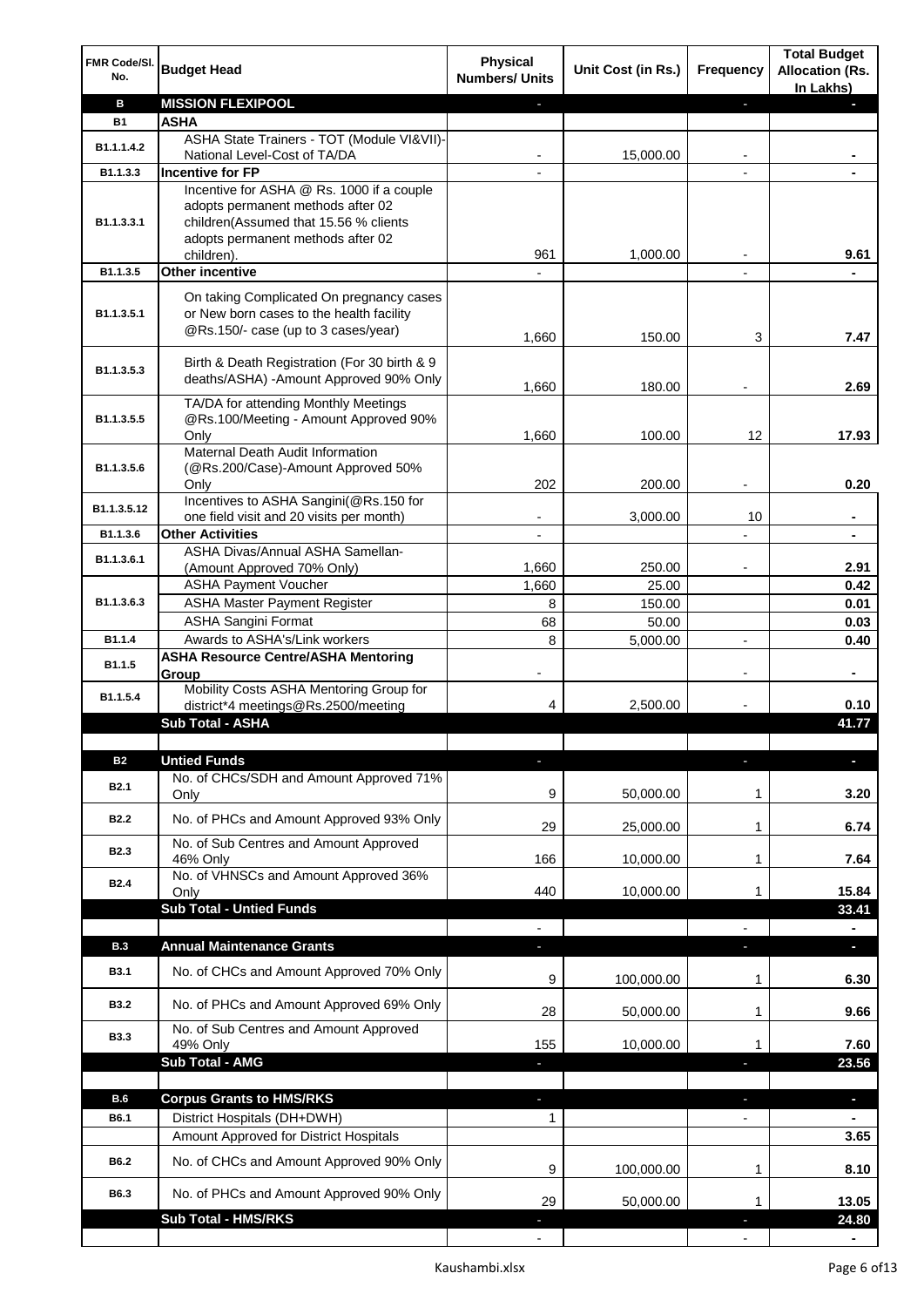| FMR Code/SI.<br>No.  | <b>Budget Head</b>                                                                                                  | <b>Physical</b><br><b>Numbers/ Units</b> | Unit Cost (in Rs.) | <b>Frequency</b>         | <b>Total Budget</b><br><b>Allocation (Rs.</b><br>In Lakhs) |
|----------------------|---------------------------------------------------------------------------------------------------------------------|------------------------------------------|--------------------|--------------------------|------------------------------------------------------------|
| <b>B9</b>            | <b>Mainstreaming of AYUSH</b>                                                                                       | ٠                                        |                    | ٠                        | r.                                                         |
| <b>B.9.1</b>         | <b>Medical Officers (Only AYUSH)</b>                                                                                | $\overline{a}$                           |                    | $\overline{a}$           |                                                            |
| B.9.1.1              | <b>Contractual Medical Officers</b>                                                                                 | 24                                       | 24,000.00          | 6                        | 34.56                                                      |
| <b>B.9.2</b>         | <b>AYUSH Pharmacists</b>                                                                                            | 11                                       | 9,000.00           | 6                        | 5.94                                                       |
|                      | <b>Sub Total (AYUSH)</b>                                                                                            | ٠                                        |                    | ı                        | 40.50                                                      |
|                      |                                                                                                                     |                                          |                    |                          | $\blacksquare$                                             |
| <b>B10</b>           | <b>IEC-BCC Activities</b><br>Implementation of BCC/IEC Activities at                                                | a,                                       |                    | ı                        | D.                                                         |
| <b>B.10.2</b>        | district level                                                                                                      |                                          |                    |                          | 3.00                                                       |
| B.10.5.2             | Printing of WIFS Cards, Referral Slips, etc                                                                         |                                          |                    | $\overline{\phantom{0}}$ | $\blacksquare$                                             |
|                      | WIFS Cards for School Children(No. of Cards)                                                                        |                                          | 4.00               |                          |                                                            |
|                      | Sub Total (IEC/BCC)                                                                                                 |                                          |                    |                          | 3.00                                                       |
|                      |                                                                                                                     |                                          |                    |                          |                                                            |
| <b>B15</b>           | <b>Planning, Implementation and Monitoring</b>                                                                      |                                          |                    |                          |                                                            |
| B15.2                | <b>Quality Assurance</b>                                                                                            |                                          |                    |                          |                                                            |
| B15.2.2              | <b>Quality Assurance Committees</b>                                                                                 |                                          |                    |                          | $\blacksquare$                                             |
|                      | <b>Division Level</b>                                                                                               |                                          |                    |                          |                                                            |
|                      | One time establishment @ Rs. 1.00 Lakh/<br>Division (Amount Approved 50% Only)                                      |                                          | 100,000.00         | 1                        |                                                            |
|                      | Operational Expenses @Rs. 5000/month/                                                                               |                                          |                    |                          |                                                            |
|                      | division (Amount Approved 50% Only)                                                                                 |                                          | 5,000.00           | 12                       |                                                            |
|                      | <b>District Level</b>                                                                                               |                                          |                    |                          |                                                            |
|                      | One time establishment @ Rs. 1.00 Lakh/<br>District (Amount Approved 50% Only)                                      | 1                                        | 100,000.00         | 1                        | 0.50                                                       |
|                      | Operational Expenses @Rs. 5000/ Month/<br>District (Amount Approved 50% Only)                                       | 1                                        | 5,000.00           | 12                       | 0.30                                                       |
| B15.2.4              | <b>Review meetings</b>                                                                                              |                                          |                    |                          |                                                            |
| B15.2.4.2            | <b>Division Level</b>                                                                                               |                                          |                    |                          |                                                            |
|                      | Review meetings @ Rs 10000/- per meeting<br>for 4 meeting per division (Amount Approved<br>50% Only)                |                                          | 10,000.00          | 4                        |                                                            |
|                      | <b>District Level</b>                                                                                               |                                          |                    |                          |                                                            |
|                      | Review meetings @ Rs 10000/- per meeting<br>for 4 meeting per District (Amount Approved<br>50% Only)                | 1                                        | 10,000.00          | 4                        | 0.20                                                       |
| B15.2.5              | <b>Other Block Level Activities</b>                                                                                 |                                          |                    | ٠                        |                                                            |
| B15.2.5.1            | Block QA visioning meeting (Orienting<br>Block Officials on Facility Solutions Levels-<br>Amount Approved 50% Only) | 1                                        | 35,000.00          | $\mathbf 1$              | 0.18                                                       |
| B15.2.5.2            | Quality Management System (QMS) training<br>workshop - (Amount Approved 50% Only)                                   | 1                                        | 100,000.00         | 1                        | 0.50                                                       |
|                      | <b>Sub Total - Quality Assurance</b>                                                                                |                                          |                    | r                        | 1.68                                                       |
|                      |                                                                                                                     |                                          |                    |                          |                                                            |
| B15.3<br>B15.3.1.6.3 | <b>Monitoring and Evaluation</b>                                                                                    |                                          |                    |                          |                                                            |
|                      | Honoraria of Data Entry Operators for MCTS                                                                          | 8                                        | 11,000.00          | 6                        | 5.28                                                       |
| B15.3.2              | <b>Computerization HMIS and E-governance</b>                                                                        |                                          |                    |                          | ۰                                                          |
|                      | HMIS Operational Cost (excluding HR & Trainings)-                                                                   |                                          |                    |                          |                                                            |
|                      | Expenses for Internet @1500/month/<br>computer for 951 Nos<br>Expenses for Internet Rs.750/pm/block                 | 9                                        | 1,500.00           | 12                       | 1.62                                                       |
| B15.3.2.1.a          | computer(new) for 820 Nos.                                                                                          | 8                                        | 750.00             | 12                       | 0.72                                                       |
|                      | Expenses for Internet Data Card<br>@Rs.750/pm/Computer (new) for 75 Nos.                                            | 1                                        | 750.00             | 12                       | 0.09                                                       |
|                      | Expenses for Internet Data Card<br>@Rs.750/pm/Computer (new) for 18 Nos.                                            |                                          | 750.00             | 12                       |                                                            |
| B15.3.2.1.d          | Other Office and admin expenses                                                                                     |                                          |                    |                          |                                                            |
| B15.3.2.1.d.2        | Maintenance of Computers/AMC/etc -HMIS<br>(Block -PHC/CHC, CH, CMF (M/F) Old<br>@Rs. 4000/unit for 951 no.          | 9                                        | 4,000.00           |                          | 0.36                                                       |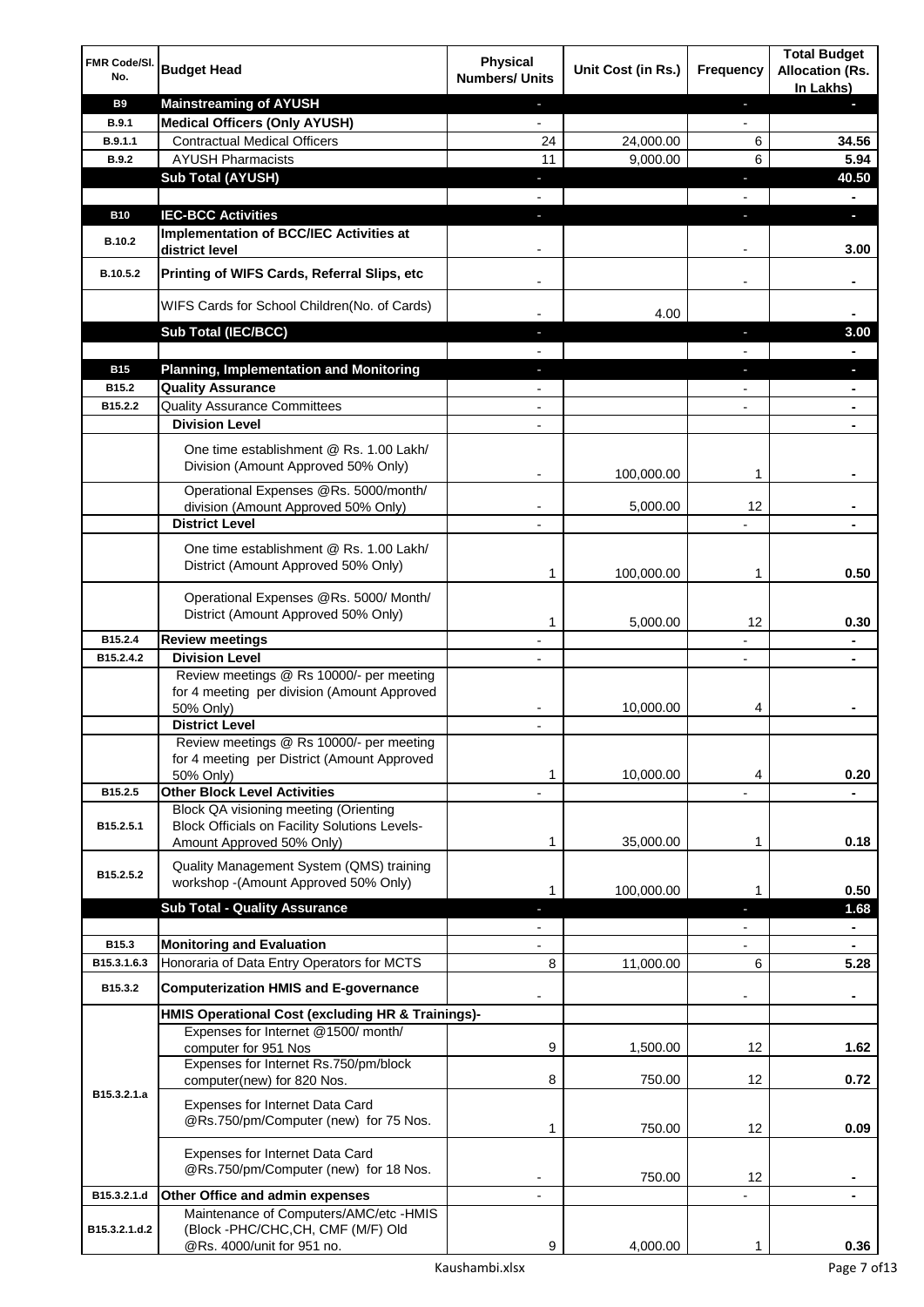| FMR Code/SI.<br>No.   | <b>Budget Head</b>                                                                                 | <b>Physical</b><br><b>Numbers/ Units</b> | Unit Cost (in Rs.) | Frequency                | <b>Total Budget</b><br><b>Allocation (Rs.</b><br>In Lakhs) |
|-----------------------|----------------------------------------------------------------------------------------------------|------------------------------------------|--------------------|--------------------------|------------------------------------------------------------|
| B15.3.2.1.d.3         | Purchase of computer consumables/Admin<br>Expenses @ Rs.1000.00 for 951 no.-Six<br><b>Months</b>   | 9                                        | 1,000.00           | 6                        | 0.54                                                       |
| B15.3.2.2.a           | MCTS Operational Cost (excluding HR &<br>Trainings)                                                |                                          |                    |                          |                                                            |
| B15.3.2.2.b           | Procurement of<br>computers/Printers/Cartridges, etc. -<br>@50,000.00/Computer Systems for 820 No. |                                          |                    |                          |                                                            |
| B15.3.2.2.d           | Other Office and admin expenses                                                                    | 8                                        | 50,000.00          | 1                        | 4.00                                                       |
| B15.3.3               | @12,000.00 per year -820 No.(New)<br>Other M & E Activities                                        | 8<br>$\overline{a}$                      | 12,000.00          | 1<br>$\overline{a}$      | 0.96<br>$\blacksquare$                                     |
| B15.3.3.5             | Review Meetings for MCTS @ Rs                                                                      |                                          |                    |                          |                                                            |
|                       | 4,000/meeting for 12 meetings<br><b>Sub Total - Monitoring and Evaluation</b>                      | 1.                                       | 4,000.00           | 12                       | 0.48<br>14.05                                              |
|                       |                                                                                                    |                                          |                    |                          | ٠                                                          |
| <b>B.16</b>           | <b>PROCUREMENT</b>                                                                                 |                                          |                    |                          | ٠                                                          |
| B <sub>16.1.1</sub>   | <b>Procurement of Equipments: MH</b>                                                               |                                          |                    |                          |                                                            |
| B <sub>16.1.1.2</sub> | MVA / EVA Kits for Safe Abortion services                                                          | 2                                        | 2,500.00           | $\overline{a}$           | 0.05                                                       |
| B16.1.6<br>B16.1.6.1  | <b>Equipments for ARSH/ School Health</b><br>Equipments for ARSH Clinics (New)                     |                                          | 15,000.00          | $\mathbf{1}$             |                                                            |
|                       | <b>Sub Total (Procurement of Equipments)</b>                                                       |                                          |                    |                          | 0.05                                                       |
|                       |                                                                                                    |                                          |                    |                          |                                                            |
| B.16.2.1              | Drugs & supplies for MH                                                                            | $\overline{\phantom{a}}$                 |                    | $\overline{a}$           | ۰                                                          |
| B.16.2.1.2            | Drugs for Safe Abortion (No. of MMA<br>estimated in year 2013-14)                                  | 17                                       | 200.00             |                          | 0.03                                                       |
| B.16.2.4              | <b>Supplies for IMEP</b>                                                                           |                                          |                    |                          |                                                            |
| B.16.2.4.1            | Bio-Medical Waste Management-District<br>level                                                     |                                          |                    | $\overline{a}$           | 5.95                                                       |
| B.16.2.4.2            | Bio-Medical Waste Management-CHC level                                                             |                                          |                    |                          | 11.01                                                      |
| B.16.2.4.3            | Cleaning/Washing, House keeping and<br>Laundry Management - District Level                         |                                          |                    |                          | 6.85                                                       |
| B.16.2.4.4            | Cleaning/Washing, House keeping and<br>Laundry Management - CHC/PHC Level                          |                                          |                    |                          | 14.69                                                      |
|                       | <b>ASHA Drug Kits</b>                                                                              |                                          |                    |                          |                                                            |
| B.16.2.5.2            | Drug Kit replenishment for ASHAs @ Rs.<br>300/ASHA                                                 | 1,248                                    | 300.00             |                          | 3.74                                                       |
| B.16.2.6              | Drugs & supplies for WIFS                                                                          |                                          |                    |                          |                                                            |
|                       | For Govt. & Govt. aided Schools (Classes VI<br>to XII)                                             |                                          |                    |                          |                                                            |
|                       | <b>Total Beneficiaries</b>                                                                         | 44,625                                   |                    |                          |                                                            |
| B.16.2.6.1            | IFA Tables Required at District (<br>Beneficiary* 52 Tabs)                                         | 2,320,517                                | 0.12               | $\overline{a}$           | 2.78                                                       |
| B.16.2.6.2            | Albendazole Tablets Required at District<br>(Beneficiary *2 Tabs)                                  | 89,251                                   | 1.00               | ٠                        | 0.89                                                       |
| B.16.2.7              | Drugs & Supplies under SHP                                                                         | $\blacksquare$                           |                    | $\overline{\phantom{0}}$ | $\blacksquare$                                             |
|                       | <b>For Aganwadi Centres</b>                                                                        |                                          |                    |                          | ٠                                                          |
|                       | Expected No. of Children at AWCs<br>No. of IFA Bottles (One bottle of 100                          | 43,725                                   |                    |                          | ٠                                                          |
|                       | ml./child)                                                                                         | 43,725                                   | 10.00              |                          | 4.37                                                       |
|                       | Albendazole Tablets (2 tablets per Child)                                                          | 87,450                                   | 1.00               |                          | 0.87                                                       |
|                       | For Primary Schools(For Govt. & Govt.<br>aided Schools Classes I to V)                             |                                          |                    |                          |                                                            |
|                       | Expected No. of Children in Schools                                                                | 80,992                                   |                    |                          |                                                            |
|                       | No. of Tablets Required at District (52<br>Tabs./ Beneficiary)                                     | 4,211,580                                | 0.12               |                          | 5.05                                                       |
|                       | No. of Tablets Required at District (2 Tabs./<br>Beneficiary)                                      | 161,984                                  | 1.00               |                          | 1.62                                                       |
|                       | <b>Medicines for Teams</b>                                                                         |                                          |                    |                          |                                                            |
|                       | No. of Blocks                                                                                      | 8                                        |                    |                          |                                                            |
|                       | First Time Medicines For Teams (2 Teams<br>in Each Block)                                          | 16                                       | 18,000.00          |                          | 2.88                                                       |
|                       | Sub Total (Procurement of Drugs & Supplies)                                                        |                                          |                    |                          | 60.75                                                      |
|                       |                                                                                                    |                                          |                    |                          |                                                            |
| <b>B.17</b>           | <b>Drugs Warehouses/Logistics Management</b>                                                       |                                          |                    |                          |                                                            |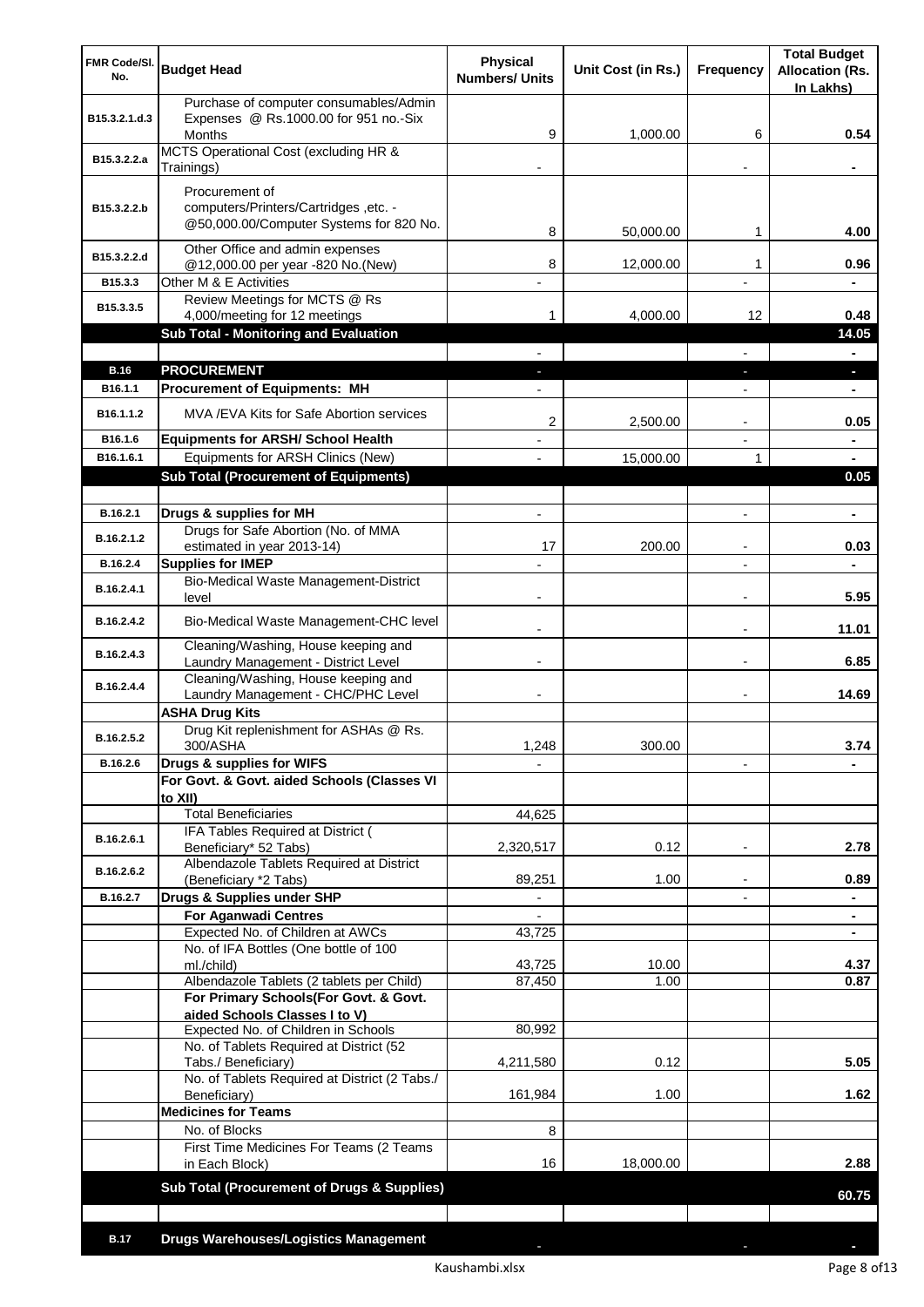| FMR Code/SI.<br>No. | <b>Budget Head</b>                                                                        | Physical<br><b>Numbers/ Units</b> | Unit Cost (in Rs.) | Frequency                | <b>Total Budget</b><br><b>Allocation (Rs.</b><br>In Lakhs) |
|---------------------|-------------------------------------------------------------------------------------------|-----------------------------------|--------------------|--------------------------|------------------------------------------------------------|
|                     | Honoraria of Staff at Regional Drug<br>Warehouse                                          |                                   |                    |                          |                                                            |
|                     | Accountant                                                                                |                                   | 10,000.00          | 6                        |                                                            |
|                     | Computer Operator Cum Store Keeper                                                        |                                   | 10,000.00          | 6                        |                                                            |
|                     | Fork-Lift Operator cum Mechanic                                                           |                                   | 6,500.00           | 6                        |                                                            |
| <b>B.17.1</b>       | Fourth class / Loader                                                                     | $\overline{\phantom{0}}$          | 6,500.00           | 6                        |                                                            |
|                     | Generator Operator cum Electrician                                                        |                                   | 5,000.00           | 6                        |                                                            |
|                     | Sweeper                                                                                   |                                   | 3,500.00           | 6                        |                                                            |
|                     | <b>Armed Guards</b>                                                                       | ٠                                 | 6,335.00           | 6                        |                                                            |
|                     | <b>General Guards</b>                                                                     | ٠                                 | 5,157.00           | 6                        | $\blacksquare$                                             |
|                     | Gardener                                                                                  | $\overline{\phantom{0}}$          | 3,000.00           | 6                        |                                                            |
|                     | Honoraria of Staff at District Drug                                                       |                                   |                    |                          |                                                            |
|                     | Warehouse<br>Computer Operator Cum Store Keeper                                           |                                   | 10,000.00          | 6                        |                                                            |
| <b>B.17.3</b>       | Generator Operator Cum Mechanic/Electricia                                                | $\overline{a}$                    | 5,000.00           | 6                        |                                                            |
|                     | Loader                                                                                    | $\overline{\phantom{0}}$          | 5,000.00           | 6                        |                                                            |
|                     | Choukidar                                                                                 |                                   | 5,000.00           | 6                        |                                                            |
|                     | Part-time Sweeper                                                                         |                                   | 2,500.00           | 6                        |                                                            |
|                     | <b>Operational Cost for Regional Drug ware</b>                                            |                                   |                    |                          |                                                            |
| B.17.4.1            | House                                                                                     |                                   |                    |                          |                                                            |
|                     | <b>Electricity Charges</b>                                                                |                                   |                    |                          |                                                            |
|                     | <b>Telephone Charges</b>                                                                  |                                   |                    |                          |                                                            |
|                     | POL & Maintenance of DG Sets                                                              |                                   |                    |                          |                                                            |
|                     | Stationary                                                                                |                                   |                    |                          |                                                            |
|                     | Contingency                                                                               |                                   |                    |                          |                                                            |
|                     | <b>Sub Total-Drug Ware Houses</b>                                                         |                                   |                    |                          |                                                            |
|                     |                                                                                           |                                   |                    |                          |                                                            |
|                     | <b>GRAND TOTAL- MISSION FLEXIPOOL</b>                                                     |                                   |                    |                          | 243.56                                                     |
|                     |                                                                                           |                                   |                    |                          |                                                            |
| $\mathbf{c}$        | <b>IMMUNISATION</b>                                                                       |                                   |                    |                          |                                                            |
| C.1                 | RI strengthening project (Review meeting,<br>Mobility support, Outreach services etc)     |                                   |                    |                          |                                                            |
| C.1.a               | Mobility Support for supervision for district<br>level officers @Rs 250000/- Year         | 1                                 | 250,000.00         |                          | 2.50                                                       |
| C.1.b               | Mobility support for supervision at State<br>level                                        |                                   |                    |                          |                                                            |
|                     |                                                                                           |                                   |                    |                          |                                                            |
| C.1.c               | Printing and dissemination of Immunization<br>cards, tally sheets, monitoring forms etc.@ |                                   |                    |                          |                                                            |
|                     | Rs 10 /- Beneficiary                                                                      |                                   |                    |                          |                                                            |
|                     |                                                                                           | 51,100                            | 10.00              |                          | 5.11                                                       |
| C.1.d               | Support for Quarterly State level review<br>meetings of district officer                  |                                   |                    |                          |                                                            |
|                     | Quarterly review meetings exclusive for RI                                                |                                   |                    |                          |                                                            |
| C.1.e               | at district level with Block Mos, CDPO, and                                               |                                   |                    |                          |                                                            |
|                     | other stake holders (@ Rs 100/- per                                                       |                                   |                    |                          |                                                            |
|                     | participant(5 participant / block)                                                        | 160                               | 100.00             |                          | 0.16                                                       |
|                     | Quarterly review meetings exclusive for RI                                                |                                   |                    |                          |                                                            |
|                     | at block level @Rs 50/- per person as<br>honorarium/Asha(For travel) & Rs 25 per          |                                   |                    |                          |                                                            |
| C.1.f               | person at the disposal of MOIC for meeting                                                |                                   |                    |                          |                                                            |
|                     | expenses (Refreshment, stationery and                                                     |                                   |                    |                          |                                                            |
|                     | mis.)                                                                                     | 6,560                             | 75.00              |                          | 4.92                                                       |
|                     | Focus on slum & underserved areas in                                                      |                                   |                    |                          |                                                            |
|                     | urban areas/alternative vaccinator for slums                                              |                                   |                    |                          |                                                            |
|                     | (Hiring of ANM @ 450/-per session for four                                                |                                   |                    |                          |                                                            |
| C.1.g               | sessions/month/slum of 10000 population                                                   |                                   |                    |                          |                                                            |
|                     | and Rs.300/ month as contingency per slum<br>i.e.Rs.2100/-month/slum of 10000             |                                   |                    |                          |                                                            |
|                     | population)                                                                               | 12                                | 2,100.00           | $\overline{\phantom{a}}$ | 0.25                                                       |
|                     | Mobilization of children through ASHA or                                                  |                                   |                    |                          |                                                            |
| C.1.h               | other mobilizers(@Rs 150/-per session)                                                    | 20,496                            | 150.00             |                          | 30.74                                                      |
| C.1.i               | Alternative vaccine delivery in hard to reach                                             |                                   |                    |                          |                                                            |
|                     | areas(@Rs 150/-per session)                                                               | 120                               | 150.00             | $\overline{\phantom{a}}$ | 0.18                                                       |
| C.1.j               | Alternative Vaccine Delivery in other                                                     |                                   |                    |                          |                                                            |
|                     | areas(@Rs. 75/- per session)                                                              | 20,376                            | 75.00              |                          | 15.28                                                      |
| C.1.k               | To develop micro plan at sub-centre level(@<br>Rs 100/- per sub centre)                   | 176                               | 100.00             | ÷,                       | 0.18                                                       |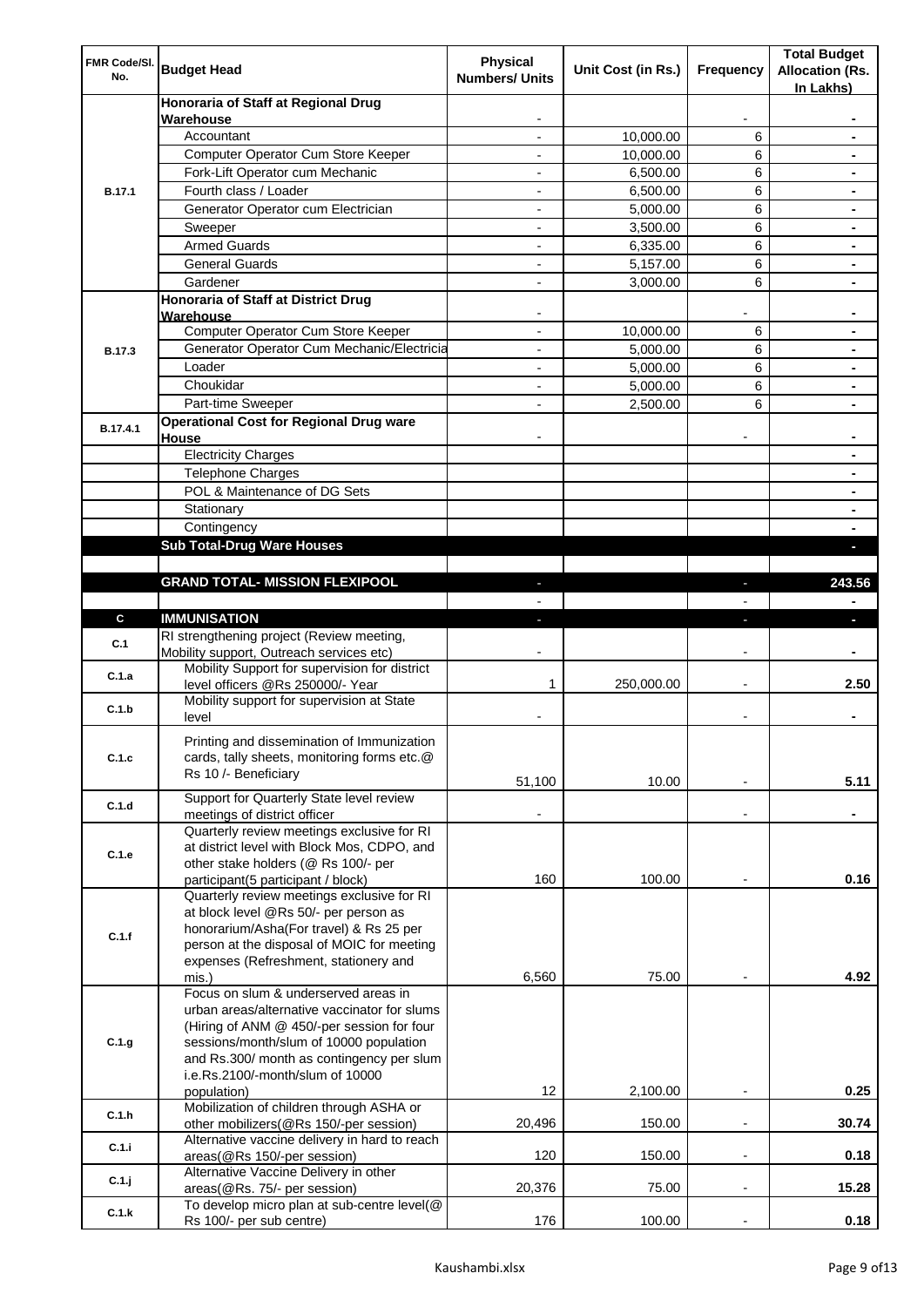| FMR Code/SI.<br>No.                                                                     | <b>Budget Head</b>                                                                    | <b>Physical</b><br><b>Numbers/ Units</b> | Unit Cost (in Rs.) | Frequency      | <b>Total Budget</b><br><b>Allocation (Rs.</b> |
|-----------------------------------------------------------------------------------------|---------------------------------------------------------------------------------------|------------------------------------------|--------------------|----------------|-----------------------------------------------|
|                                                                                         |                                                                                       |                                          |                    |                | In Lakhs)                                     |
|                                                                                         | For consolidation of micro plans at block                                             |                                          |                    |                |                                               |
| C.1.1                                                                                   | level (@ Rs 1000/-per block per PHC and<br>Rs 2000/- per district)                    | 11                                       | 1,000.00           |                | 0.11                                          |
|                                                                                         | POL for vaccine delivery from State to                                                |                                          |                    |                |                                               |
| C.1.m                                                                                   | district and from district to PHC/CHCs(@ Rs                                           |                                          |                    |                |                                               |
|                                                                                         | 150000/- per district per year)                                                       | 1                                        | 150,000.00         |                | 1.50                                          |
|                                                                                         | Consumables for computer including                                                    |                                          |                    |                |                                               |
|                                                                                         | provision for internet access for RIMS (@                                             | 1                                        |                    | 12             |                                               |
|                                                                                         | Rs 400/- per month per district)<br>Red/Black plastic bags etc.(@ Rs 3 per bag        |                                          | 400.00             |                | 0.05                                          |
|                                                                                         | and 2 bags per session)                                                               | 17,372                                   | 3.00               | 2              | 1.04                                          |
|                                                                                         | Hub Cutter/Bleach/Hypochlorite solution/                                              |                                          |                    |                |                                               |
| C.1.p                                                                                   | Twin buckets(@ Rs 1200/- per PHC/CHC                                                  |                                          |                    |                |                                               |
|                                                                                         | per year)                                                                             | 9                                        | 1,200.00           |                | 0.11                                          |
|                                                                                         | Safety Pits(@ Rs 5250/- per pit)                                                      | 3                                        | 5,250.00           | $\overline{a}$ | 0.16                                          |
|                                                                                         | Other Specific requirement                                                            |                                          |                    |                |                                               |
|                                                                                         | Fund for annual maintenance operation of<br>WIC/WIF at division level @ Rs.40000/unit |                                          |                    |                |                                               |
|                                                                                         | of WIC/WIF                                                                            |                                          | 40,000.00          |                |                                               |
|                                                                                         | POL for generators and operational                                                    |                                          |                    |                |                                               |
|                                                                                         | expenses at divisional vaccine storage point                                          |                                          |                    |                |                                               |
|                                                                                         | @ Rs 2.00 Lakhs/ year/division vaccine                                                |                                          |                    |                |                                               |
|                                                                                         | store points                                                                          |                                          | 200,000.00         |                |                                               |
|                                                                                         | Electricity bill for WIC/WIF AT state and<br>divisional level @ Rs 1.50Lakhs/year     |                                          |                    |                |                                               |
|                                                                                         | /division store points                                                                |                                          | 150,000.00         |                |                                               |
|                                                                                         | <b>AEFI Kits</b>                                                                      | 54                                       | 200.00             |                | 0.11                                          |
| C.2                                                                                     | <b>Salary of Contractual Staffs</b>                                                   |                                          |                    |                |                                               |
| C.2.2                                                                                   | Computer Assistants at District level                                                 | 1                                        | 10,000.00          | 6              | 0.60                                          |
| C.3                                                                                     | <b>Training under Immunisation</b>                                                    |                                          |                    |                |                                               |
|                                                                                         | District level Orientation training including                                         |                                          |                    |                |                                               |
|                                                                                         | Hep B, Measles, AEFI & JE(wherever                                                    |                                          |                    |                |                                               |
|                                                                                         | required) for 2 days ANM, Multi Purpose                                               |                                          |                    |                |                                               |
|                                                                                         | Health Worker (Male), LHV, Health<br>Assistant (Male/Female), Nurse Midwives,         |                                          |                    |                |                                               |
|                                                                                         | BEEs & other staff (as per RCH norms) @                                               |                                          |                    |                |                                               |
|                                                                                         | Rs 46200/batch                                                                        | 2                                        | 46,200.00          |                | 0.92                                          |
|                                                                                         | Three day training including Hep B, Measles                                           |                                          |                    |                |                                               |
| C.3.2                                                                                   | & JE(wherever required) of Medical Officers                                           |                                          |                    |                |                                               |
|                                                                                         | of RI using revised MO training module) @<br>Rs 65600/ batch                          |                                          | 65,600.00          |                |                                               |
|                                                                                         | Two days cold chain handlers training for                                             |                                          |                    |                |                                               |
|                                                                                         | block level cold chain handlers by State and                                          |                                          |                    |                |                                               |
|                                                                                         | district cold chain officers @ Rs                                                     |                                          |                    |                |                                               |
| C.1.n<br>C.1.o<br>C.1.q<br>C.1.r<br>C.3.1<br>C.3.4<br>C.3.5<br>C.3.6<br>C.4<br>C.5<br>D | 26600/batch                                                                           | 1                                        | 26,600.00          |                | 0.27                                          |
|                                                                                         | One day training of block level data handlers                                         |                                          |                    |                |                                               |
|                                                                                         | by DIOs and District cold chain officer to<br>train about the reporting formats of    |                                          |                    |                |                                               |
|                                                                                         | immunization @ Rs 300/ person                                                         | 10                                       | 300.00             |                | 0.03                                          |
|                                                                                         | Intensified immunization training of front                                            |                                          |                    |                |                                               |
|                                                                                         | line workers @ Rs 86660/batch                                                         | 1                                        | 86,660.00          |                | 0.87                                          |
|                                                                                         | <b>Cold Chain Maintenance</b>                                                         |                                          |                    |                |                                               |
|                                                                                         | Cold chain maintenance at PHC/CHC Level                                               |                                          |                    |                |                                               |
|                                                                                         | (@Rs. 750/PHC/CHC per year)<br>Cold chain maintenance at District Level               | 9                                        | 750.00             |                | 0.07                                          |
|                                                                                         | (@Rs. 15000/year)                                                                     | 1                                        | 15,000.00          |                | 0.15                                          |
|                                                                                         | Asha Incentives- for full immunization @                                              |                                          |                    |                |                                               |
|                                                                                         | RS.100 per child for full immunization in first                                       |                                          |                    |                |                                               |
|                                                                                         | year and Rs.50 per child for ensuring                                                 |                                          |                    |                |                                               |
|                                                                                         | complete immunization up to 2nd year of                                               |                                          |                    |                |                                               |
|                                                                                         | age.(94.22% of the fund)<br><b>TOTOAL - ROUTINE IMMUNIZATION</b>                      | 55,485                                   | 150.00             |                | 78.42<br>143.72                               |
|                                                                                         |                                                                                       | ٠                                        |                    | ٠              |                                               |
|                                                                                         | <b>National Disease Control Programmes</b>                                            | ٠                                        |                    | ÷.             | ÷.                                            |
|                                                                                         |                                                                                       |                                          |                    |                |                                               |
|                                                                                         | <b>Integrated Disease Surveillance Project</b>                                        |                                          |                    |                |                                               |
| E                                                                                       | (IDSP)                                                                                |                                          |                    |                |                                               |
| E.1                                                                                     | Operational Costs (Rs. 25000/0 per Month)                                             |                                          |                    |                |                                               |
|                                                                                         | including 10 Medical Colleges                                                         |                                          |                    |                | 3.00                                          |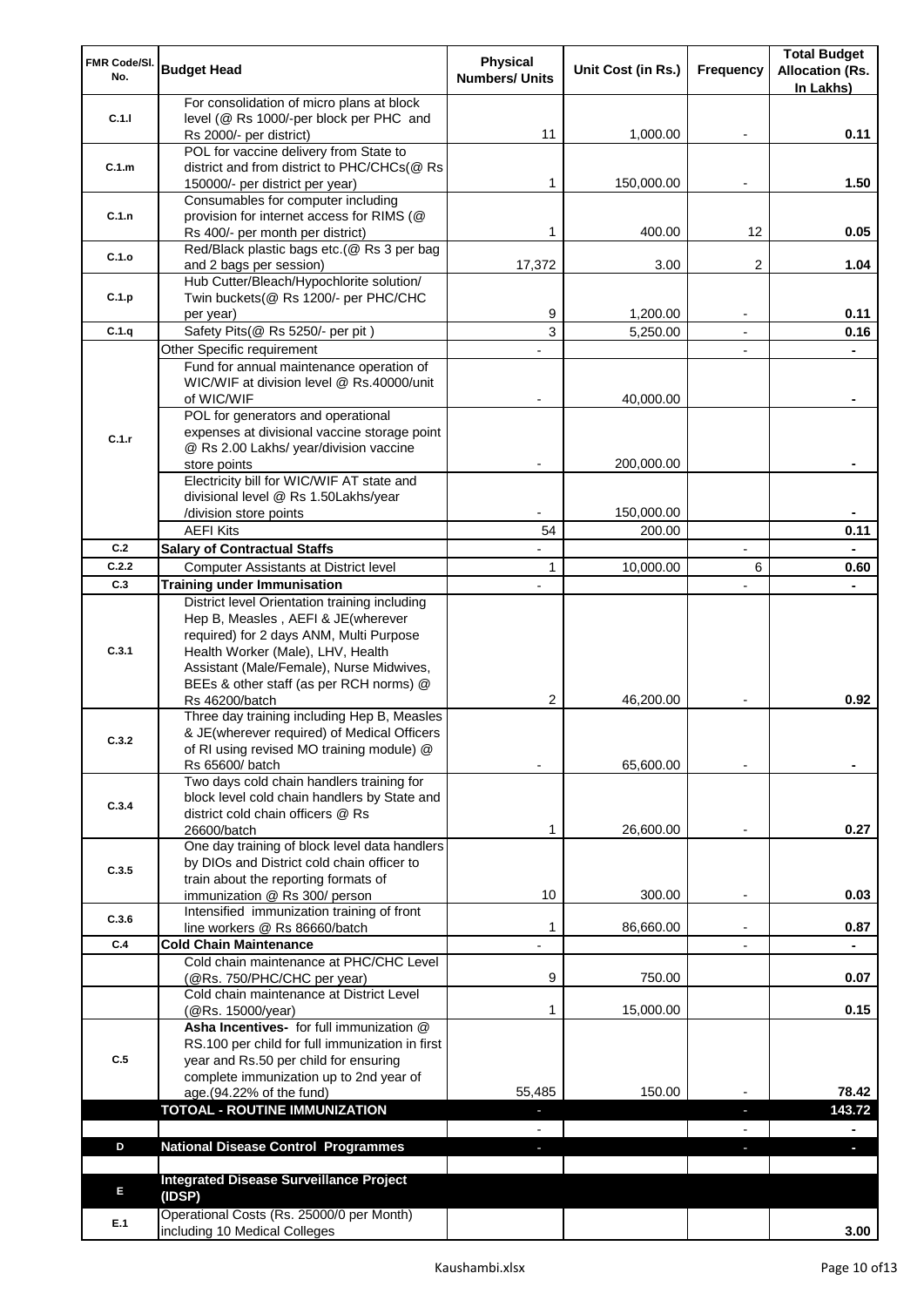| FMR Code/SI.<br>No. | <b>Budget Head</b>                                                                                                                                                                                                                 | <b>Physical</b><br><b>Numbers/ Units</b> | Unit Cost (in Rs.) | Frequency | <b>Total Budget</b><br><b>Allocation (Rs.</b><br>In Lakhs) |
|---------------------|------------------------------------------------------------------------------------------------------------------------------------------------------------------------------------------------------------------------------------|------------------------------------------|--------------------|-----------|------------------------------------------------------------|
| E.2                 | Remuneration for Contractual Human Resource                                                                                                                                                                                        |                                          |                    |           |                                                            |
| E.2.1               | Epidemiologist (Rs. 27500-44000)                                                                                                                                                                                                   |                                          |                    |           | 3.50                                                       |
| E.2.2               | Microbiologist (Rs. 27500-44000)                                                                                                                                                                                                   |                                          |                    |           |                                                            |
| E.3.2               | Data Manager (Rs. 18000 per Mth)                                                                                                                                                                                                   |                                          |                    |           | 1.62                                                       |
| E.3.3               | Data Entry Operator (Rs. 11000/mth)                                                                                                                                                                                                |                                          |                    |           | 1.32                                                       |
|                     | Training                                                                                                                                                                                                                           |                                          |                    |           |                                                            |
|                     | Medical Officers (3 days) @ Rs 50000 /                                                                                                                                                                                             |                                          |                    |           |                                                            |
| E.8                 | Batch, for one batch<br>Hospital Pharmacists/Nurses Training (1                                                                                                                                                                    |                                          |                    |           | $\blacksquare$                                             |
|                     | day) @ Rs.38000 / Batch for 1 batch                                                                                                                                                                                                |                                          |                    |           | ۰                                                          |
|                     | One Day Training of Medical College Doctors                                                                                                                                                                                        |                                          |                    |           |                                                            |
| E.8                 | Costs on account of Newly Formed Districts                                                                                                                                                                                         |                                          |                    |           |                                                            |
|                     | <b>TOTAL-IDSP</b>                                                                                                                                                                                                                  |                                          |                    |           | 9.44                                                       |
|                     |                                                                                                                                                                                                                                    |                                          |                    |           |                                                            |
|                     | <b>National Vector Borne Disease Control</b>                                                                                                                                                                                       |                                          |                    |           |                                                            |
| F                   | Programme (NVBDCP)                                                                                                                                                                                                                 |                                          |                    |           |                                                            |
| F.1.1               | <b>Malaria</b>                                                                                                                                                                                                                     |                                          |                    |           |                                                            |
| F.1.1.b             | <b>ASHA Incentives</b>                                                                                                                                                                                                             |                                          |                    |           | 1.25                                                       |
| F.1.1.d             | Monitoring, Evaluation & Supervision &                                                                                                                                                                                             |                                          |                    |           |                                                            |
|                     | Epidemic preparedness including mobility                                                                                                                                                                                           |                                          |                    |           | 1.50                                                       |
| F.1.1.e             | IEC/BCC                                                                                                                                                                                                                            |                                          |                    |           | 0.42                                                       |
| F.1.1.g             | <b>Training/Capacity Building</b>                                                                                                                                                                                                  |                                          |                    |           | 0.25                                                       |
|                     | <b>Sub Total - Malaria</b>                                                                                                                                                                                                         |                                          |                    |           | 3.42                                                       |
| F.1.2               | Dengue & Chikungunya                                                                                                                                                                                                               |                                          |                    |           |                                                            |
| F.1.2.a(iⅈ)         | Strengthening Surveillance for Apex Referral<br>Lab & Sentinel Surveillance Hospital                                                                                                                                               |                                          |                    |           |                                                            |
| F.1.2.c             | Monitoring/Supervision and Rapid Response                                                                                                                                                                                          |                                          |                    |           | 0.20                                                       |
| F.1.2.d             | <b>Epidemic Preparedness</b>                                                                                                                                                                                                       |                                          |                    |           | 0.10                                                       |
| F.1.2.e             | Case Management                                                                                                                                                                                                                    |                                          |                    |           | 0.10                                                       |
| F.1.2.f             | Vector Control And Environmental                                                                                                                                                                                                   |                                          |                    |           |                                                            |
|                     | Management                                                                                                                                                                                                                         |                                          |                    |           |                                                            |
| F.1.2.g             | IEC/ BCC for Social Mobilization                                                                                                                                                                                                   |                                          |                    |           | 0.10                                                       |
| F.1.2.i             | Training/ Workshop                                                                                                                                                                                                                 |                                          |                    |           | 0.10                                                       |
|                     | Sub Total - Dengue & Chikungunya                                                                                                                                                                                                   |                                          |                    |           | 0.60                                                       |
| F.1.3               | <b>AES/JE</b><br>Strengthening of Sentinel sites which will                                                                                                                                                                        |                                          |                    |           |                                                            |
| F.1.3.a             | include Diagnostics and Case Management,<br>supply of kits by Gol                                                                                                                                                                  |                                          |                    |           |                                                            |
| F.1.3.b             | IEC / BCC Activities & printing material<br>pertaining to JE / AES                                                                                                                                                                 |                                          |                    |           |                                                            |
|                     | Capacity Building in case management of                                                                                                                                                                                            |                                          |                    |           |                                                            |
| F.1.3.c             | Medical Officer and paramedical from                                                                                                                                                                                               |                                          |                    |           |                                                            |
|                     | PHC/CHC at district level.                                                                                                                                                                                                         |                                          |                    |           |                                                            |
| F.1.3.d             | Monitoring and supervision<br>Procurement of Insecticides (Technical                                                                                                                                                               |                                          |                    |           | $\blacksquare$                                             |
| F.1.3.e             | Malathion)<br>Thermal Fog Machine (Small) @ 0.85                                                                                                                                                                                   |                                          |                    |           |                                                            |
| F.1.3.f             | lac/machine                                                                                                                                                                                                                        |                                          |                    |           | -                                                          |
| F.1.3.g             | Operational cost for Malathion fogging (As<br>per Availability of 3 MT Technical Malathion<br>per district)                                                                                                                        |                                          |                    |           |                                                            |
| $F.1.3.$ j          | Paediatric ICU Establishment and HR &<br>operational cost for Paediatric ICU in<br><b>Endemic Districts</b>                                                                                                                        |                                          |                    |           |                                                            |
| F.1.3.k             | ASHA Insentivization for sensitizing<br>community                                                                                                                                                                                  |                                          |                    |           |                                                            |
|                     | Sub Total - AES/JE                                                                                                                                                                                                                 |                                          |                    |           |                                                            |
| F.1.4               | Lymphatic Filariasis                                                                                                                                                                                                               |                                          |                    |           |                                                            |
|                     |                                                                                                                                                                                                                                    |                                          |                    |           |                                                            |
| F.1.4.a             | State Task Force, STAC Meeting, printing<br>forms & register/ Mobility support, district<br>coordination meeting, sensitization of media<br>etc., Morbidity management, monitoring &<br>supervision and mobility support for Rapid |                                          |                    |           |                                                            |
|                     | response including Line listing                                                                                                                                                                                                    |                                          |                    |           | 2.80                                                       |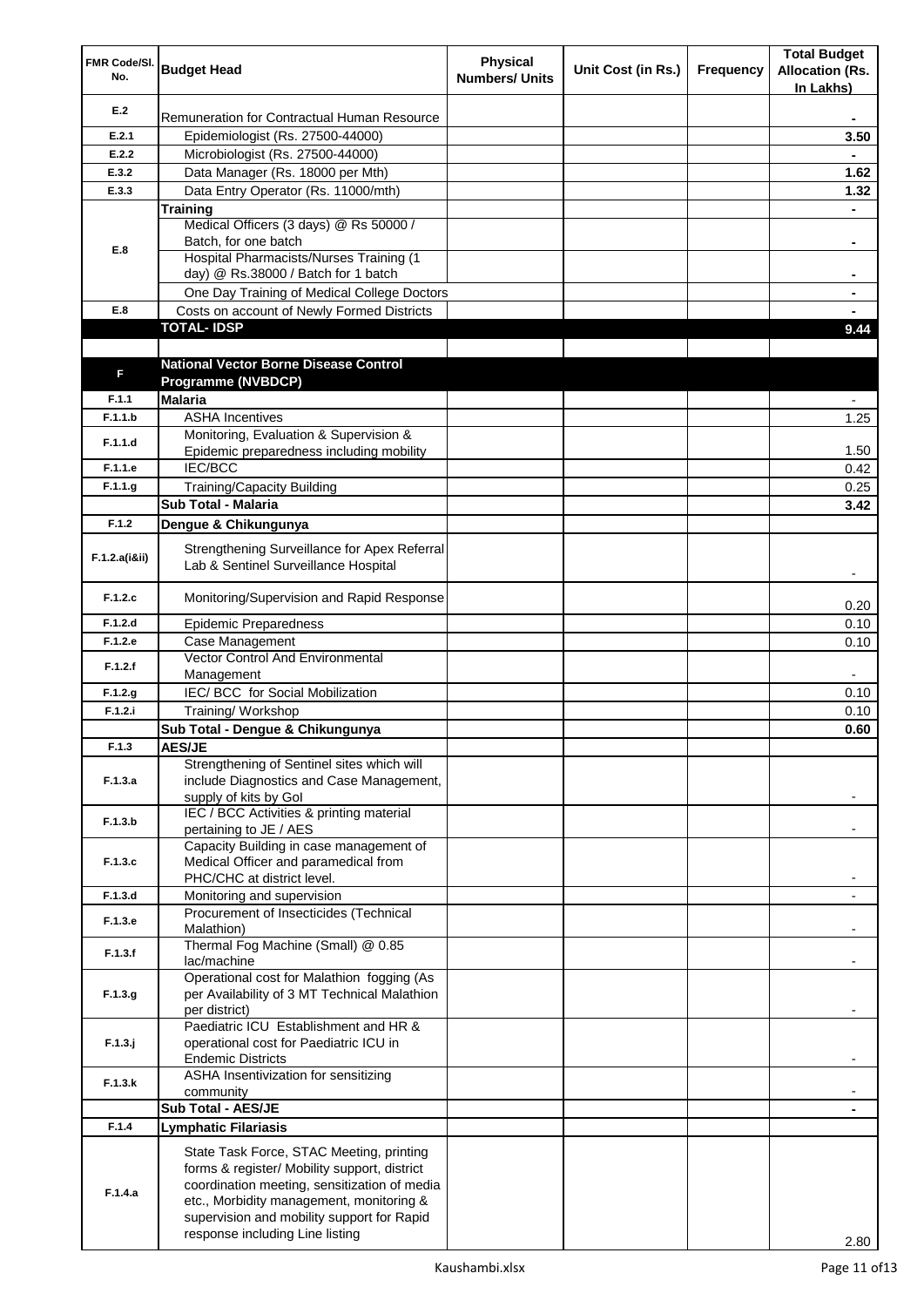| FMR Code/SI.        |                                                                                        | Physical              |                    |                          | <b>Total Budget</b>                 |
|---------------------|----------------------------------------------------------------------------------------|-----------------------|--------------------|--------------------------|-------------------------------------|
| No.                 | <b>Budget Head</b>                                                                     | <b>Numbers/ Units</b> | Unit Cost (in Rs.) | Frequency                | <b>Allocation (Rs.</b><br>In Lakhs) |
| F.1.4.b             | Micro Filaria Survey                                                                   |                       |                    |                          | 0.49                                |
|                     |                                                                                        |                       |                    |                          |                                     |
| F.1.4.c             | Post MDA Assessment by medical colleges<br>(Govt, & Private)/ ICMR institutions        |                       |                    |                          | 0.14                                |
| F.1.4.d             | Training / Sensitization of district level<br>officers on ELF & Drug Distributors /    |                       |                    |                          |                                     |
|                     | Peripheral health workers                                                              |                       |                    |                          | 1.70                                |
|                     | Specific IEC/ BCC at State, districts, PHC,                                            |                       |                    |                          |                                     |
| F.1.4.e             | Sub Centre & village lable VHSC/GKs                                                    |                       |                    |                          | 1.20                                |
| F.1.4.f             | Honorarium for Drug Distributors including                                             |                       |                    |                          |                                     |
| F.1.4.h.ii          | ASHA & Supervisors involve in MDA<br>M.F.Survey in Non Endemic districts               |                       |                    |                          | 3.35                                |
|                     | Sub Total - Lymphatic Filariasis                                                       |                       |                    |                          | 9.68                                |
| F.1.5               | Kalazar                                                                                |                       |                    |                          |                                     |
| F.1.5               | Case Search/ Camp Approach                                                             |                       |                    |                          |                                     |
| F.1.5.a             |                                                                                        |                       |                    |                          | ۰                                   |
|                     | Spray Pumps & Accessories                                                              |                       |                    |                          |                                     |
| F.1.5.b             | Operational Cost for Spray including Spray<br>Wages & Pending liability of spray wages |                       |                    |                          | -                                   |
| F.1.5.c             | Mobility / P.O.L./ Supervision                                                         |                       |                    |                          | ٠                                   |
| F.1.5.d             | Monitoring & Evaluation                                                                |                       |                    |                          |                                     |
|                     | Training for Spraying /IEC/                                                            |                       |                    |                          |                                     |
| F.1.5.e/<br>F.1.5.f | BCC/Advocacy/Incentive to ASHA/Loss of<br>Wages                                        |                       |                    |                          |                                     |
|                     | Sub Total - Kalazar                                                                    |                       |                    |                          |                                     |
|                     | <b>Cash grant for Decentralized commodities</b>                                        |                       |                    |                          |                                     |
|                     | for Malaria + Filaria F.6                                                              |                       |                    |                          |                                     |
| F.6(a,b,c,k)        | Drugs (Chloroquine, Primaquine 2.5/7.5mg)<br>and ACT                                   |                       |                    |                          | 0.30                                |
| F.6.f               | D.E.C.                                                                                 |                       |                    |                          | 4.44                                |
| F.6.h               | NS 1 antigen Kit<br>Dengue                                                             |                       |                    |                          | $\overline{\phantom{0}}$            |
| F.6.i               | Larvicidal (Temephos, Bti(AS)/Bti (wp)(for                                             |                       |                    |                          |                                     |
|                     | polluted and non polluted water)                                                       |                       |                    |                          | 0.40                                |
|                     | <b>Sub Total- Dec.Commodities</b><br><b>TOTAL-NVBDCP</b>                               |                       |                    |                          | 5.14                                |
|                     |                                                                                        |                       |                    |                          | 18.84                               |
|                     | <b>National Leprosy Eradication</b>                                                    |                       |                    |                          |                                     |
|                     | Programme(NLEP)                                                                        |                       |                    |                          |                                     |
| G.1                 | <b>Case Detection and Management</b>                                                   |                       |                    |                          |                                     |
|                     | Specific Plan for high endemic blocks of low                                           |                       |                    |                          |                                     |
| G.1.1               | endemic districts                                                                      |                       |                    |                          |                                     |
|                     | No. of High endemic blocks in Low endemic                                              |                       |                    |                          |                                     |
|                     | Districts (ANCDR more than 10)                                                         |                       |                    | $\blacksquare$           |                                     |
|                     | House to House Visit by Search team                                                    |                       |                    | $\overline{\phantom{a}}$ | ٠                                   |
|                     | Confrmaton of suspect                                                                  |                       |                    |                          |                                     |
|                     | Intensive IEC Activity                                                                 |                       |                    |                          |                                     |
| G.1.2               | <b>Services in Urban services</b>                                                      |                       |                    |                          |                                     |
|                     | Urban Project 2 Mega cities, 2 medium City                                             |                       |                    |                          |                                     |
|                     | 2, 8 Medium City 1, 40 Townships                                                       |                       |                    |                          | ۰                                   |
| G.1.3               | <b>ASHA involvement</b>                                                                |                       |                    |                          | $\blacksquare$                      |
|                     | <b>ASHA Sensitization</b>                                                              |                       |                    |                          | 0.137                               |
|                     | <b>ASHA Incentive for Services</b>                                                     |                       |                    |                          | 0.160                               |
| G.1.4               | <b>Materials &amp; Supplies</b>                                                        |                       |                    |                          | ۰                                   |
|                     | Supportive Drugs & Dressing materials                                                  |                       |                    |                          | 0.40                                |
|                     | Laboratory reagents and equipments                                                     |                       |                    |                          |                                     |
|                     | scalpels etc.                                                                          |                       |                    |                          | 0.08                                |
|                     | Printing works                                                                         |                       |                    |                          | 0.13                                |
| G.1.5               | <b>NGO Services</b>                                                                    |                       |                    |                          | $\blacksquare$                      |
| G.2                 | <b>DPMR</b>                                                                            |                       |                    |                          |                                     |
|                     | MCR Protective Footwear (12500 pairs)                                                  |                       |                    |                          | 0.56                                |
|                     | Aids Appliances, Self Care Kit items etc.                                              |                       |                    |                          | 0.20                                |
|                     | Welfare allowance for RCS patients @ Rs                                                |                       |                    |                          |                                     |
|                     | 8000                                                                                   |                       |                    |                          | ۰                                   |
|                     | Reimbursement to institutions for RCS                                                  |                       |                    |                          |                                     |
|                     | Screening cum Self Care Camp                                                           |                       |                    |                          |                                     |